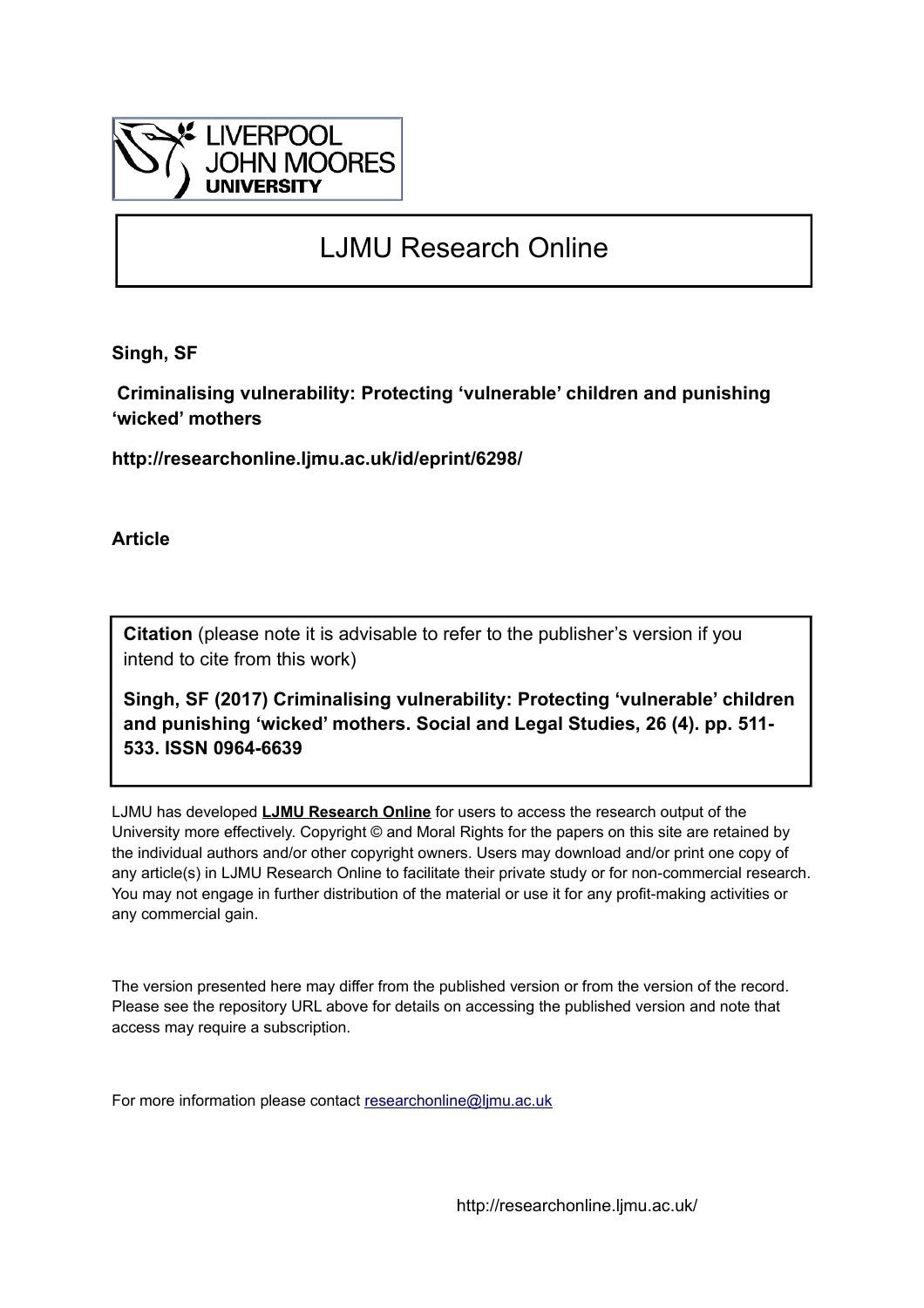## **Criminalising vulnerability: Protecting 'vulnerable' children and punishing 'wicked' mothers**

#### **Abstract**

This article aims to uncover how, in attempting to ameliorate the vulnerability of children, the offence of 'causing or allowing the death of the child' criminalises abused mothers. It explores how, in the courtroom, tropes of female criminality and constructs of the 'bad' mother are mobilised in ways that are both gendered and 'classed'. The effect is to silence female defendants, deprive their actions of context, and deny them agency. This argument has implications for assessing the moral and legal culpability of abused women who fail to protect their children, because it shifts the focus onto how the abuser has exploited and exacerbated the vulnerability of both mother and child. This approach also challenges law's preoccupation with scrutinising (and punishing) women who do not adhere to a glorified, middle class ideal of motherhood. More broadly, by focusing on the context of a woman's alleged 'failure', there opens a space within legal discourse to refute the characterisation of female criminality as being either 'mad' or 'bad', and of women who engage in criminal behaviour as being either 'virgins' or 'whores'. Finally, in focusing on vulnerability as a universal and unavoidable part of the human experience, gendered assumptions of autonomy and the self/other dichotomy are challenged.

#### Keywords

'causing or allowing the death of a child', 'failure to protect', mothers, domestic abuse, vulnerability, agency

## **Introduction**

This article explores the potential of vulnerability theory to problematise the criminal offence of 'causing or allowing the death of a child', by uncovering the gendered discourse that surrounds this crime. The offence, which carries a sentence of up to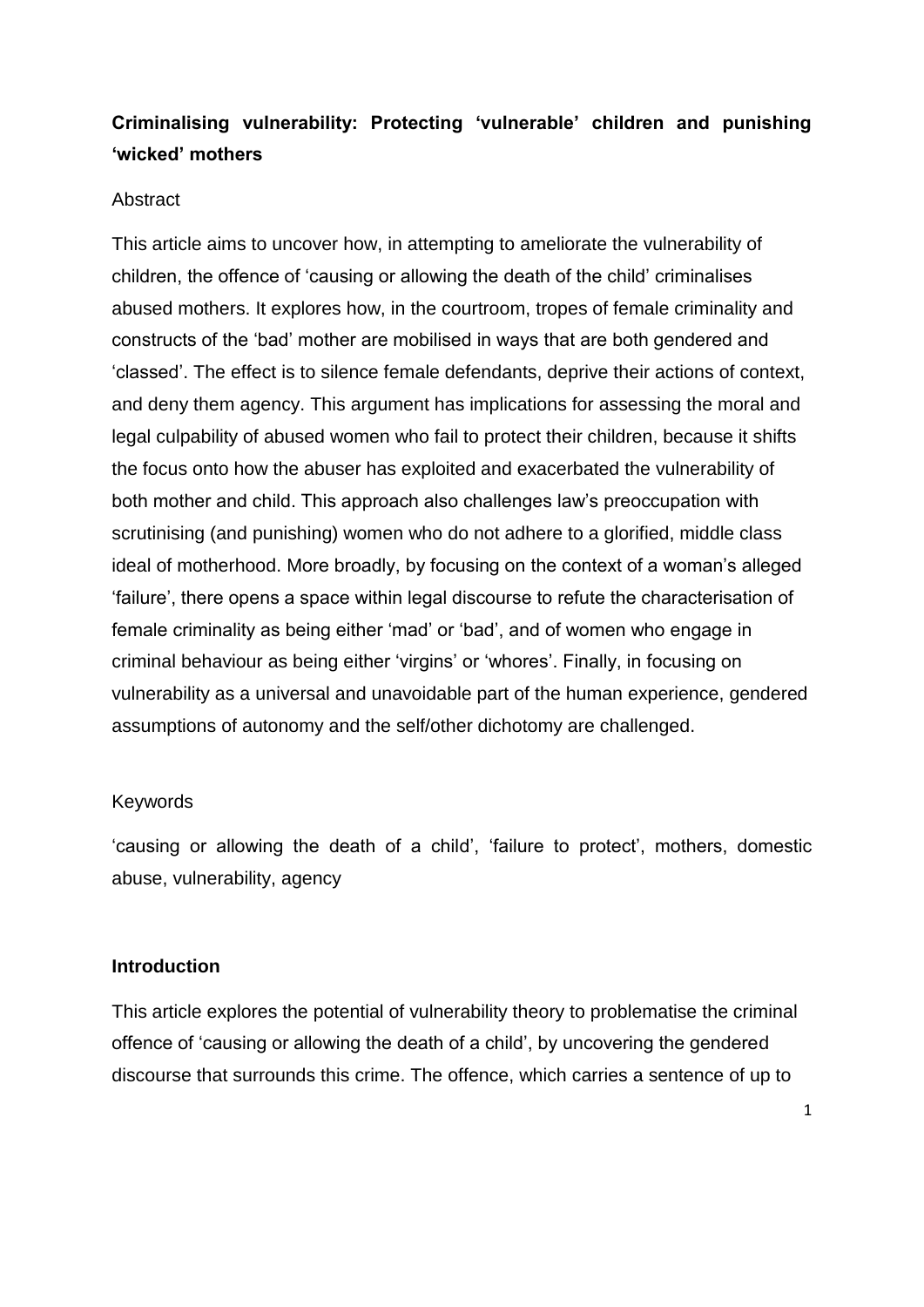fourteen years imprisonment, was introduced in England and Wales as part of the Domestic Violence, Crime and Victims Act (2004, section 5). It was amended in 2012 to encompass cases where a child survives despite suffering 'serious' harm.<sup>1</sup> The article challenges the use of the 'allowing' element of the offence to prosecute mothers who are themselves subject to abuse.

Because failure to protect cases are heard in the Crown Court, they are not reported, meaning that knowledge of these cases is limited to media reports, and these are notoriously sensationalist (Goc, 2009; Cunliffe, 2011). In order to overcome this limitation, I observed one case -- *R v Green & Critchley* (unreported,  $2013$ ) -- in its entirety<sup>2</sup>. My analysis in this article largely focuses on this case as representative. I suggest that, while this criminal offence places pressure on women to incriminate their abusive partners, the legal discourse surrounding failure to protect paradoxically silences those same women. In this way, the law manipulates, exacerbates and ultimately criminalises their vulnerability.

*Green & Critchley* flags up the problems with how this legislation operates in practice, and with how failure to protect discourse is infused with an archaic maternal ideology, which is itself grounded in notions of femininity and maternity which silence mothers who are charged under its provisions (Panko, 1996). The labelling of these women as having failed to meet the demands of maternal ideology in order to explain their crimes (and to justify their punishments) leaves no space for women to share their complicated lived experiences with the courts. In this way, essentialist, culturally recognisable stock stories render women's 'true' narratives unknowable. This process exacerbates the vulnerability of abused mothers who are charged. It denies them agency and allows patriarchal gender ideology to continue unchallenged (Cunliffe, 2001; Smart, 1997; Wiest and Duffy, 2013).

**.** 

<sup>1</sup> Domestic Violence, Crime and Victims (Amendment) Act 2012

<sup>&</sup>lt;sup>2</sup> I became aware of this particular case through the national press. A search of the local newspaper (Lancashire Evening Press) gave an approximate date as to when the case would start at Preston Crown court (Sessions House) and I then confirmed the exact date with the scheduling department at Preston Crown Court. After obtaining permission from the judge (via the court usher), I spent 3 weeks observing the case in the area of the court reserved for the press. As I was there for the duration of the case other participants would sometimes volunteer their opinions/ interpretations of events, such as police officers, journalists etc. Due to the pace of proceedings it was sometimes difficult to note direct quotes whilst observing the behavior and reactions of the defendants, the barristers, the judge etc.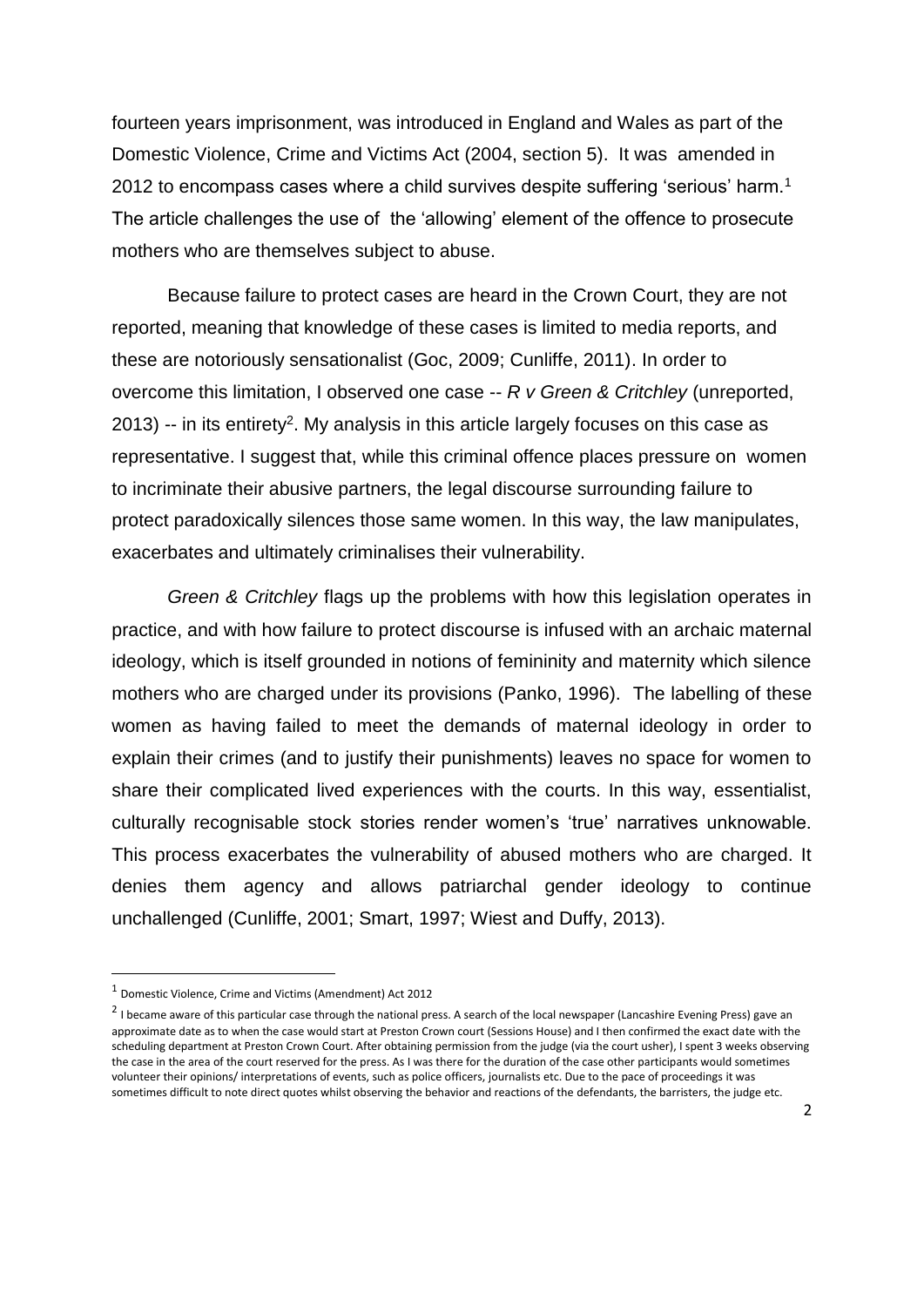Drawing on the work of Martha Fineman, I propose a shift away from maternal responsibility (which is the basis of the law as it is currently understood), and towards the concept of relational vulnerability. There are several benefits to be gained from this move. First, by focusing on how the abuser manipulated and exacerbated the vulnerability of mother *and* child, a relational vulnerability analysis shifts attention away from the omissions of the abused woman and towards the actions of her abuser. It thereby challenges the attribution of moral responsibility and legal culpability, and should result in failure to protect charges being considered inappropriate where there is evidence of abuse towards the mother. A relational vulnerability approach also grapples with how a defendant can be simultaneously vulnerable but nevertheless in possession of agency. As a consequence, the criminal law's need to pathologise and demonise 'criminal' women might be overcome. Finally, an understanding of vulnerability as a universal aspect of the human condition, as proposed by Fineman, challenges the feminisation of vulnerability. Not only has this construct been used to deny agency to women, but it has perpetuated the myth that 'invulnerability' is both desirable and achievable.

#### **'You played roulette with her life'**

On 30th August 2012, a 999 call was made from the family home of Natalie Critchley (aged 20), Richard S Green (aged 22), and their two young children. Critchley informed the operator that their three year old daughter, Lia, had been suffering from a stomach upset. Green then snatched the telephone and told the operator that his daughter was not breathing. Arriving three minutes later, the paramedics tried to revive Lia, but she was already beyond medical help and was pronounced dead shortly after arriving at the Royal Preston Hospital. She had multiple injuries on her body and a post mortem found that the cause of death was peritonitis caused by the severing of the duodenum. Medical expert witnesses agreed that the injury that caused her death could not have been accidental; it would have required 'great force, a violent kick or punch in the stomach or being thrown extremely violently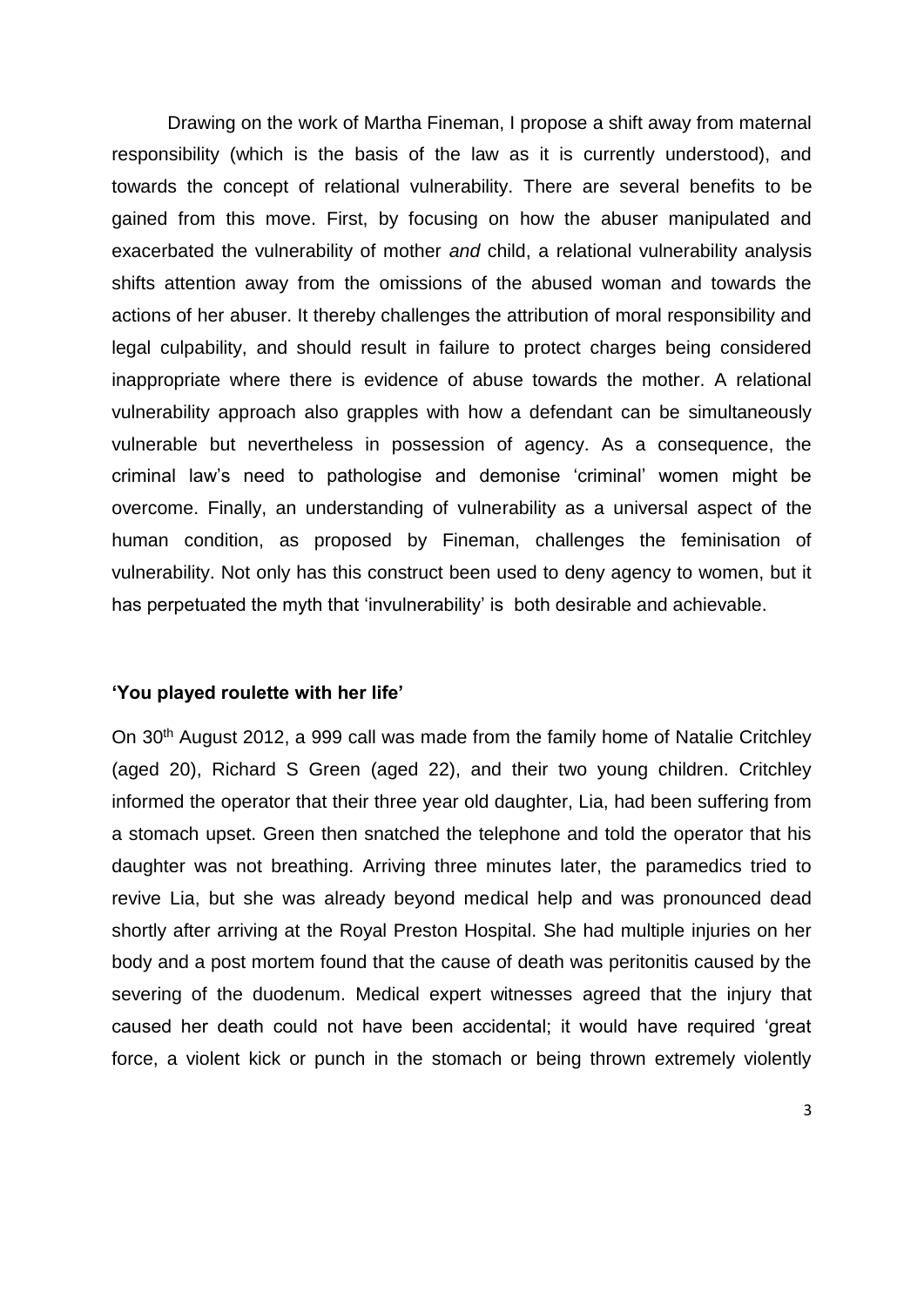against a hard surface'. Green was charged with two counts: (i) murder; and (ii) causing or allowing the death of a child. Critchley was charged with the single count of causing or allowing the death of a child.

When questioned about the events leading up to Lia's death, Green and Critchley each denied perpetrating or witnessing any violent conduct towards their daughter. They each stated that Lia had suffered gastrointestinal symptoms for a couple of days prior to her death. They had assumed that she was suffering from a common childhood stomach upset. When prompted to describe Lia's last days, Green claimed that she had fallen off a swing the day before her death and landed on her bottom. However, medical experts discounted the possibility of this event causing such extreme blunt force trauma; particularly as, by Green's own admission, Lia was 'fine' afterwards and was seen on Closed Circuit Television (CCTV) walking home later that day. The experts emphasised that she would not have been able to do this after the injury that led to her death. Both parents had also informed paramedics, nurses and the police that Lia had been 'up and about' a very short time before she collapsed, a description which one expert found 'extremely unlikely…almost impossible'. These inconsistencies between the parents' accounts and the medical evidence were central to the trial.

*Green & Critchley* is a typical failure to protect case in that, first, a child died in the family home. Second, neither parent would admit responsibility for the death, nor would they incriminate one another. The Crown's case was that Green violently attacked Lia, causing her fatal injuries. Critchley, whilst absent at the time of the attack, was aware of Green's violent tendencies due to the abuse she herself suffered throughout their relationship. Consequently, she had 'allowed' her daughter's death by failing to protect her from Green. Furthermore, the prosecution contended that, upon her return to the family home, Critchley knew that Lia had been seriously injured but she failed to summon potentially life saving medical assistance because of her feckless nature and due to her 'misguided loyalty' to her partner. Green's defence was that his daughter was suffering from a stomach bug; she had fallen off a swing and then collapsed the following morning; and that he was

4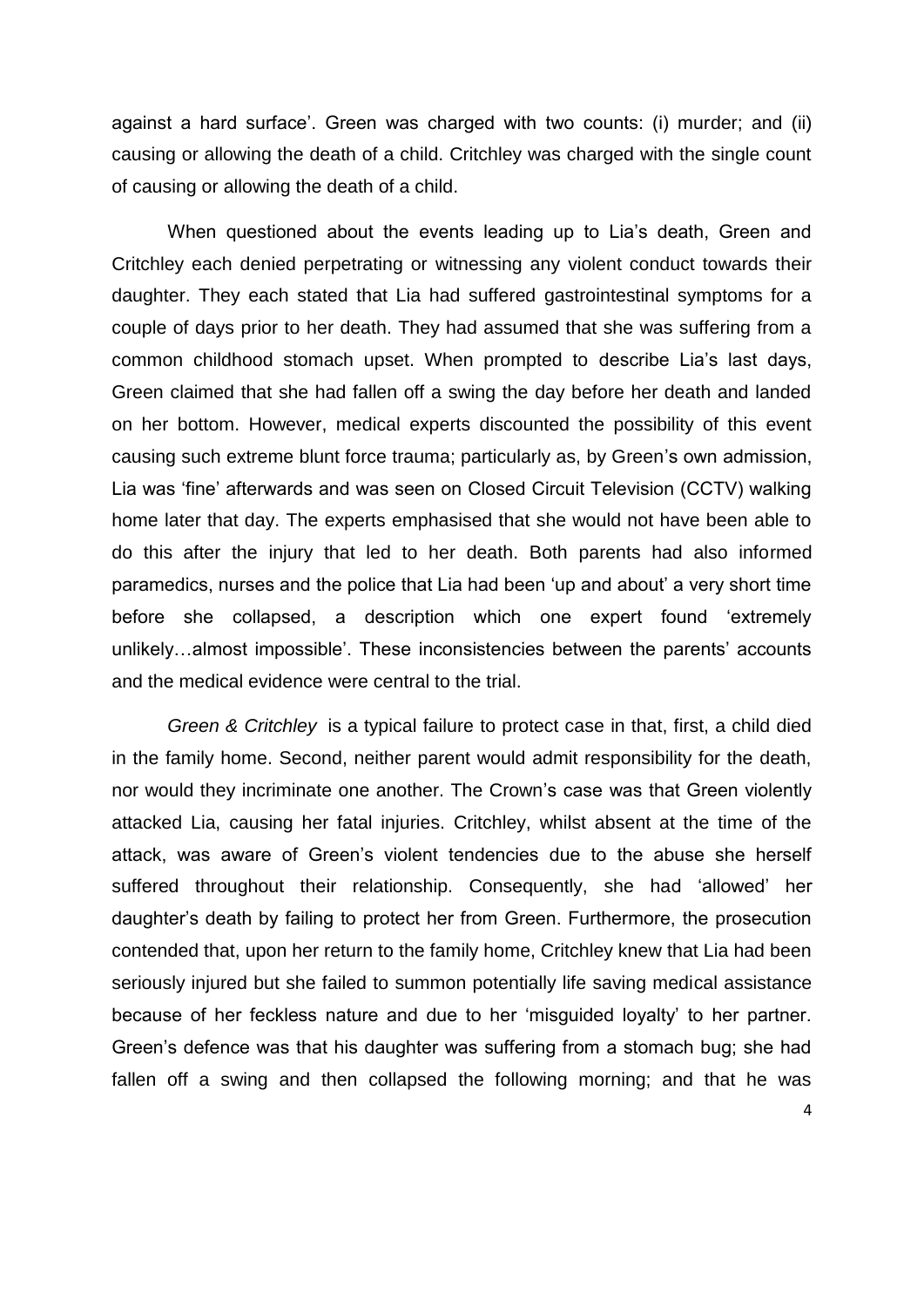devastated and baffled by his daughter's sudden death. Critchley's defence was that, as far as she was aware, her daughter was never physically harmed by Green. She believed that Lia was suffering from a stomach upset until the point in time when she collapsed. At that moment, she sought urgent medical assistance.

#### **Protecting children; punishing mothers**

**.** 

The rationale for adopting failure to protect legislation in England and Wales was to close a loophole created by *R v Lane & Lane* (1986). In that case, which involved the death of a child, neither parent would admit responsibility. Neither parent would testify against the other and there no evidence which indicated which parent was culpable**.** The Court held that, given the ambiguous circumstances, the case could not proceed. This precedent was applied in subsequent cases with similar facts (Law Commission, 2003b:1), sparking public outrage and leading child protection groups, such as the National Society for the Prevention of Cruelty to Children (NSPCC), to complain that parents were quite literally 'getting away with murder.' In 2003, the NSPCC published the report which led to the enactment of s 5 of the Act (NSPCC, 2003).

In the event of an unexpected child death, where neither parent will admit responsibility or incriminate the other, s 5 is said to provide a 'safety net'. If the Crown cannot prove murder or manslaughter beyond a reasonable doubt, s 5 can give rise to an alternative homicide charge. But in *Green & Critchley,<sup>3</sup>* the Crown accepted that Critchley was not present when Lia's injuries were inflicted. However, contrary to the Law Commission's recommendations, s 5 is not limited to circumstances where it is unknown which parent inflicted the injury. Instead, the provision criminalises any parent (or member of the household) who has failed to take 'reasonable steps' to protect a child from harm which they 'had foreseen or ought to have foreseen' (Law Commission, 2003). The objective elements --

<sup>3</sup> See also *R v Mujuru* [2007] EWCA Crim 1249 and *R v Lewis (Rebecca)* (Unreported, 2006) (Crown Ct(Swansea)) *R v Rigby & Smedley* (unreported, 2012)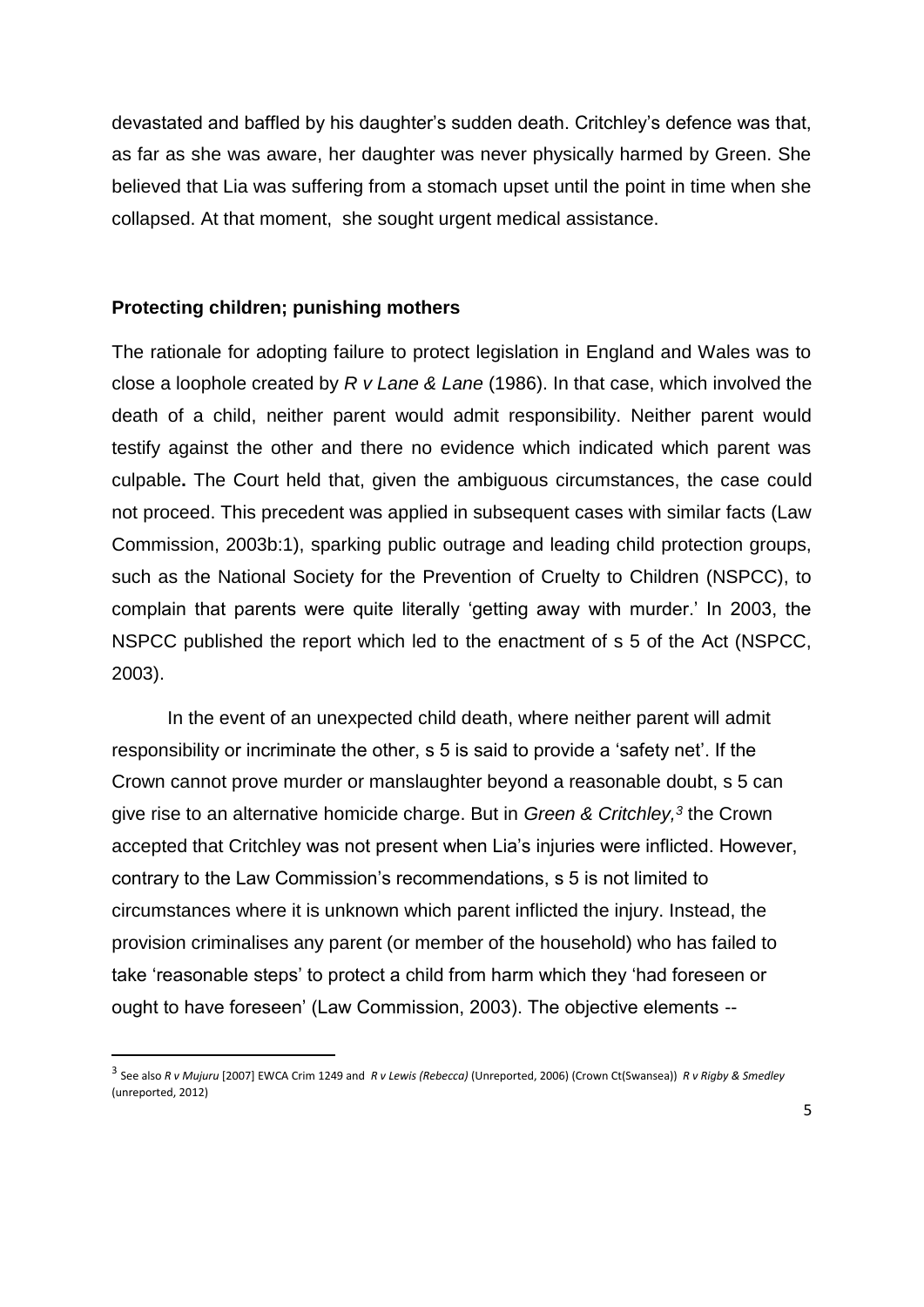*reasonable steps* and *foreseeability* -- leave much to a Court's discretion, and they place a heavy burden on trial judges to ensure that their directions to juries are clear. In *Green & Critchley*, s 5 amounts to a statement of responsibility. It is used to apply pressure to women such as Critchley to incriminate their partners and thus help the Crown to secure a conviction of murder, as opposed to the lesser offences of manslaughter or causing the death of a child. After several weeks in Court, Green pleaded guilty to manslaughter and the s 5 charge against Critchley was thrown out. In its place was substituted the lesser child cruelty offence of failing to obtain appropriate medical attention (Children and Young Persons Act 1933, s 1 (2)).

In practice, the offence of failure to protect has been frequently used to criminalise women who are themselves victims of abuse (Panko, 1996; Fugate, 2001). For example, Herring (2007; 2008) highlights the plight of Rebecca Lewis, whose partner killed her thirteen month old son. Lewis stayed with this abusive partner as he had threatened to kill her if she ended the relationship. Notwithstanding this threat, she was convicted, with the Court criticising her for 'putting her own interests first, above and beyond that of [her] vulnerable child'. Even though she was not present at the scene of the attack, Lewis was still sentenced to six years in prison. Similarly, Kirsty Smedley was found guilty of failing to protect her two year old son. He died as a result of a violent attack perpetrated by Smedley's partner, Daniel Rigby, while she went to buy cannabis for him. Rigby and Smedley were sentenced to seventeen and four years respectively.<sup>4</sup> During the trial, it emerged that, a couple of weeks prior to the murder, Rigby had been arrested for assaulting (head-butting) a pregnant Smedley in public. However, the case against him was dropped as a result of an investigation that was 'plagued by errors' (Scheerhout, 2014).

Thus, a history of domestic violence does not diminish a woman's responsibility for failing to remove a child from the risk of harm by providing an explanation and justification for inaction. Rather, in these cases, the Crown argues that the more frequent and severe the abuse experienced by the mother, the more

**.** 

<sup>4</sup> *R v Rigby & Smedley* (unreported, 2012)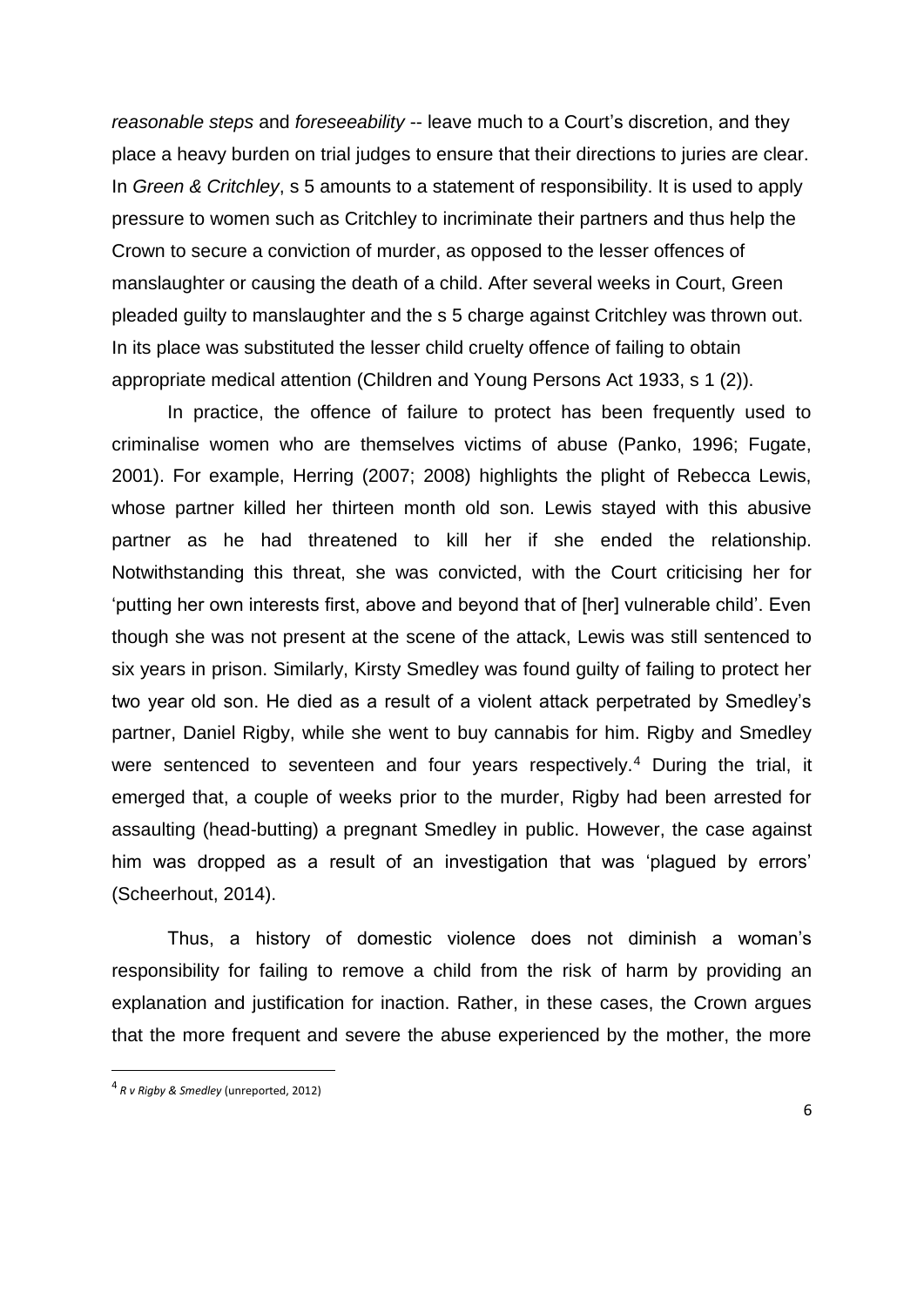likely it is that she was aware of her partner's propensity for violence (Fugate, 2001; Herring, 2008: 146). This then 'proves' that the harm suffered by the child was foreseeable and, ultimately, that the woman failed to take reasonable steps to protect her child from the potential threat. As a consequence, the defence may decide not to submit evidence of a history of violence against the mother. The context in which her actions -- or, more accurately, her omissions -- occurred therefore is never articulated in Court. As I shall demonstrate below, this approach exacerbates the woman's vulnerability because the lack of factual context results in an increased reliance on age old tropes of female criminality and idealised notions of motherhood<sup>5</sup>. The jury is encouraged by the Crown to interpret a mother's failure to meet this glorified standard of mothering as the justification for the imposition of criminal responsibility (on women who are themselves the victims of abuse) (Panko, 1996; Herring, 2008).

#### **Gendered tropes and the failure to protect**

**.** 

Tropes are stereotypical 'stock stories' grounded in a particular characteristic or status. To 'explain' female criminality without disrupting gender roles, they offer essentialist, culturally recognisable explanations which serve to pathologise women. This in turn justifies the imposition of criminal punishment (Morrissey, 2003). By portraying the cause of female deviance as a flaw within the particular woman herself, the tropes serve to prevent any understanding of the broader context in which a woman might function. The result is the silencing of defendants and the denial of women's agency. Abused women who are charged with failing to protect their children are subject to many overlapping and contradictory tropes which result from the conflicting ideological preconceptions of them as women, mothers, and victims. Despite being grounded in outmoded conceptions of femininity (and maternity), these tropes of female criminality continue to resonate in criminal trials and they remain influential with juries. For instance, Ballinger (2012) has compared

<sup>5</sup> Which are also likely to dominate discourse regarding the crime of emotional neglect of children under the new Serious Crime Act 2015 s. 66.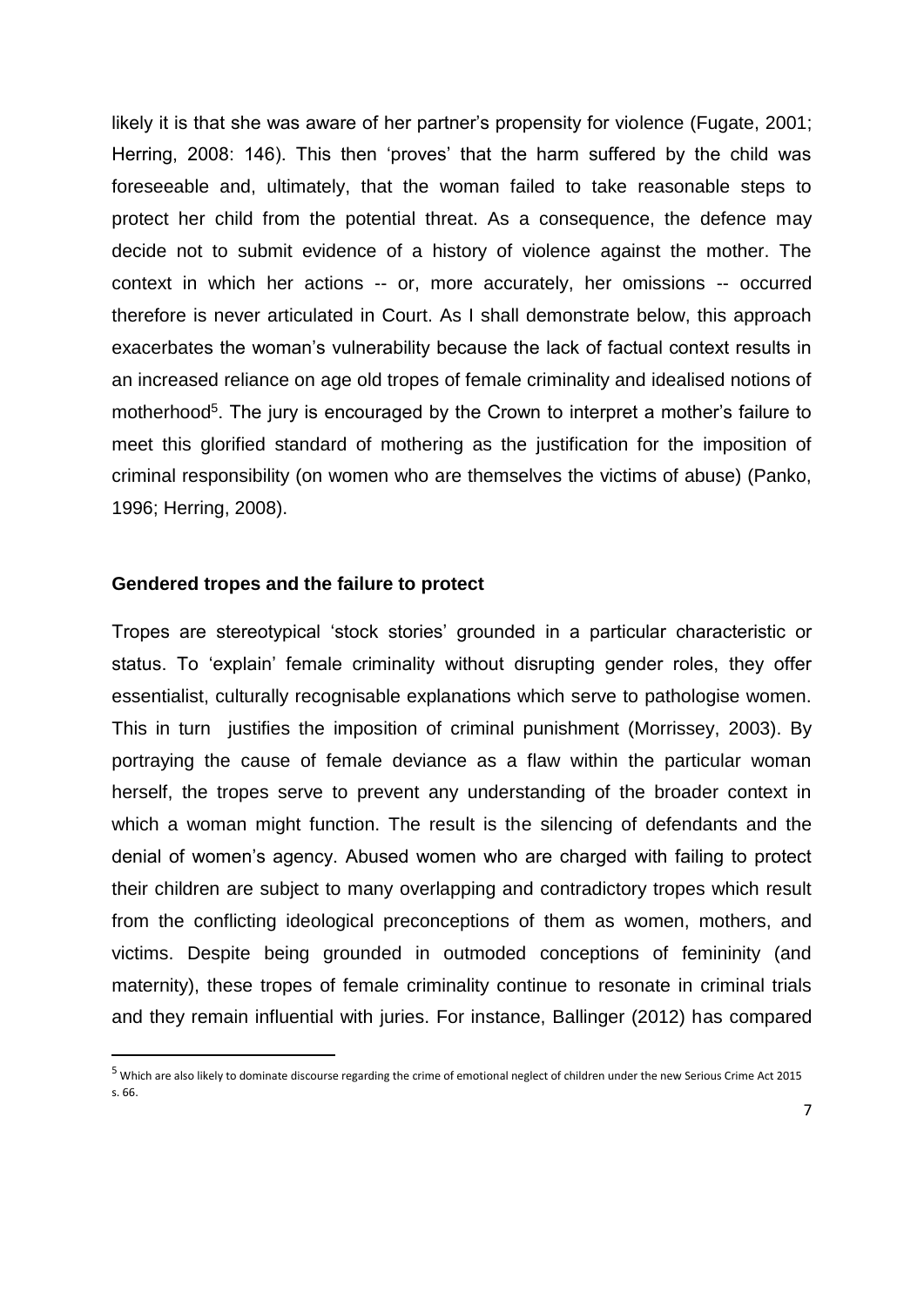the 1955 trial of Ruth Ellis, the last woman in England to be hanged, and her posthumous appeal in 2003. Despite the gap of forty eight years, the discursive tropes mobilised in both the trial and the appeal were strikingly similar. Of course, these tropes may be used by the defence to 'recuperate' a woman back towards a more desirable notion of femininity. Alternatively, they are deployed by the Crown in order to distance her from that ideal, thereby making her less sympathetic to judges, juries and the wider public (Seal 2010; Cunliffe 2011; Fox and Bell 1996; Nicholson, 1997).

The so called 'mad/bad' dichotomy dominates discourses of female criminality (Allen, 1987). When women commit typically 'masculine' crimes, they are 'doubly transgressive' in that they defy both the law *and* assigned gender roles (Weare 2013; Smart, 1997; Carlen and Worrall 1987). They are then demonised as bad: so monstrously unfeminine as to be 'other' to their gender (Nicholson, 1997). By contrast, when women commit crimes that are more aligned to perceived gender roles, they are pathologised as mad (Coates and Wade, 2004). Mothers such as Critchley are characterised as either pathologically bad or mad depending on which tropes of faulty femininity are advanced by the defence and prosecution. In *Green & Critchley*, the claims put forward by the Crown centred on apparent hypersexuality, duplicity and fecklessness. This resulted in Critchley's construction as pathologically bad and, as a result, as deserving of punishment.

Morrissey (2003; 23) criticises feminist legal scholars for advancing a third trope of victimhood which equally risks denying women agency. She argues that, by only engaging with 'deserving', sympathetic women who have committed violent crime in response to abuse (such as the battered woman who kills her abuser), feminist explanations of female deviance perpetuate the idea of women as 'pathological victims'. Since pathology is antithetical to responsibility, constructing perpetrators as victims of their own physiology means that they cannot be considered autonomous agents **(**Armstrong, 1999; Weait, 2007). This can have tactical benefits, including reduced sentences and even the avoidance of custodial sentences altogether (Nicholson, 1995). However, this practical gain for individuals

8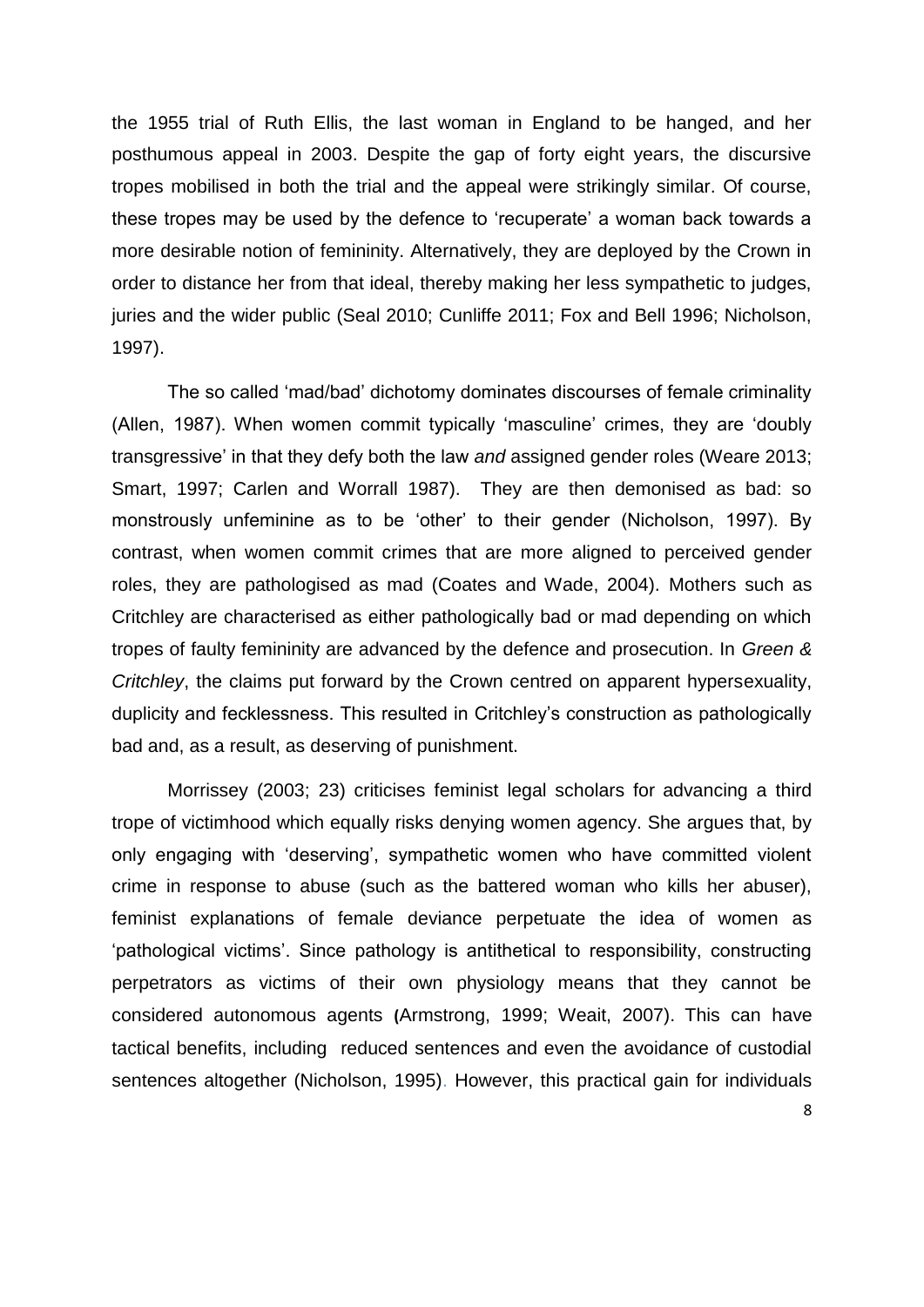comes at the expense of the status of women more generally. By playing into misogynistic notions of female embodiment, it perpetuates the idea that women are too embodied to be considered rational agents (Shildrick, 1997). As a response, feminist theorists have made a conscious effort to address unsympathetic female defendants who commit theoretically 'difficult' violent crimes (Seal, 2010; Fox & Bell, 1996; Winter, 2002). For example, in her analysis of the trials of serial killers Rose West and Myra Hindley, Winter (2002) respects West and Hindley's agency while continuing to challenge the denial of female subjectivity in the courtroom. She maintains that it should be the defendants' *actions* and omissions on trial, rather than their femininity. In *Green & Critchley*, I would argue that respect for Critchley's agency requires that the Crown's case be based on facts, such as how she downplayed the seriousness of Lia's condition when summoning medical attention, rather than on whether she adhered to a traditional gender role.

#### *Culpable victims: the 'good' mother / 'ideal' victim dichotomy*

Gender tropes do not only construct transgressive women as pathologically mad or bad. In addition, when the alleged transgression involves children, the denial of female agency is exacerbated by the use of maternal tropes which derive from idealised notions of motherhood. This gives rise to yet another problematic dyad in the context of failure to protect cases: the good/bad mother dichotomy. In these cases, mothers can never just be 'good enough' (Silva, 1996). *Green & Critchley* highlights how reductionist tropes cannot deal with the factual complexity of failure to protect cases. Critchley is both victim and perpetrator; her identity is shaped by the application of tropes of female deviance, glorified maternity, and stereotypical notions of domestic violence victims. In legal discourse, the ideal victim of domestic violence and the good mother both derive from notions of appropriate femininity (although different aspects are emphasised) (Smart, 1992).

Women who fail to protect their children from harm are subject to glorified expectations of them as mothers, traceable to such diverse thinkers as Freud and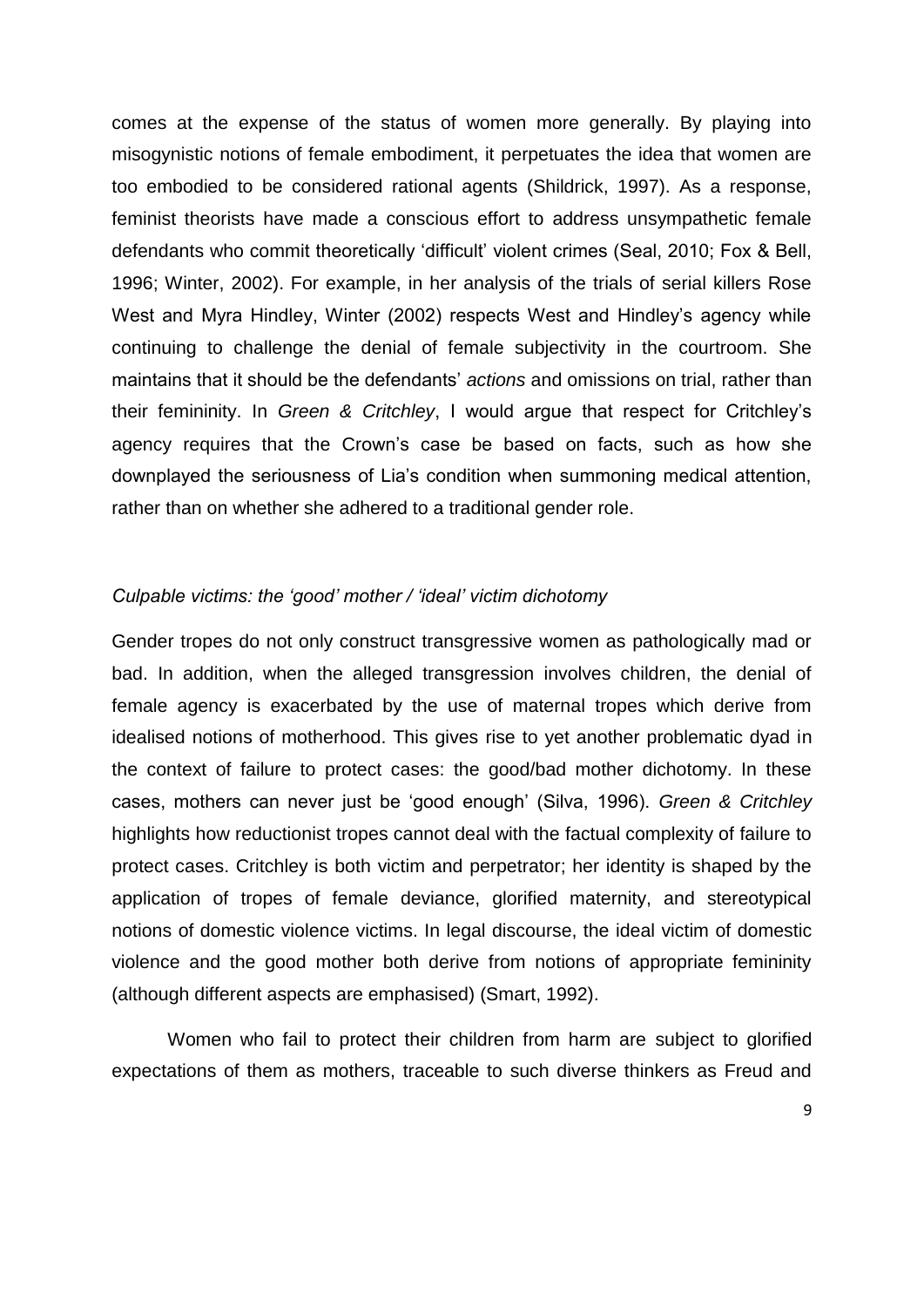Rousseau (Badinter, 1980). The good mother of legal discourse is necessarily responsible, chaste, and self-sacrificing to the point of masochism (Herring 2007; Fineman and Karpin, 1995). As a result, mothers who commit crimes are anti-women *and* 'anti-mothers' (Cunliffe, 2011). Tropes of maternal inadequacy are evident in the arguments advanced by both prosecutors and defendants, as well as in the sentencing comments of judges and, most problematically, in the fabric of the offence itself. Failure to protect provisions evince an implicit legal expectation that the responsible battered mother should be willing to sacrifice her own life for that of her child (Jacobs, 1998).

In the courtroom, these tropes reinforce the individualisation of responsibility for children. Expectations that the good mother is responsible, capable, resilient and protective are diametrically opposed to stereotypes of the ideal victim, who is frequently portrayed as 'pathologically weak', 'helpless', 'dysfunctional' and passive (Mahoney, 1991: 4). A good mother automatically prioritises her child above her own wants or needs and it is assumed that she has the emotional and pragmatic resources to do this. This assumption is particularly problematic in cases of domestic abuse. Parenting within the context of an abusive relationship can lead to a 'blurring of borders', and an exhaustion arising out of 'living in the moment where resources only allow for dealing with issues as they arise with no time or energy to assess the "bigger picture"' (Mahoney, 1991:21).

Weait (2007) notes that acting irresponsibly, such as through the taking of risks, is criminally punished unless the risk taker is morally innocent. The unwavering level of responsibility and moral superiority expected of mothers means that *any* risk is cast as immoral and therefore susceptible to criminalisation (Cain, 2016; Friedman, 2014:226). Furthermore, calculations of risk in this context presume that, because a woman herself is subject to abuse, she will automatically anticipate that her partner will act violently towards their child. This is compounded by assumptions that the good mother can be omnipresent to manage risk, or, alternatively, that she has the resources and support to leave the relationship. The logic of failure to protect discourse fails to appreciate the risks associated with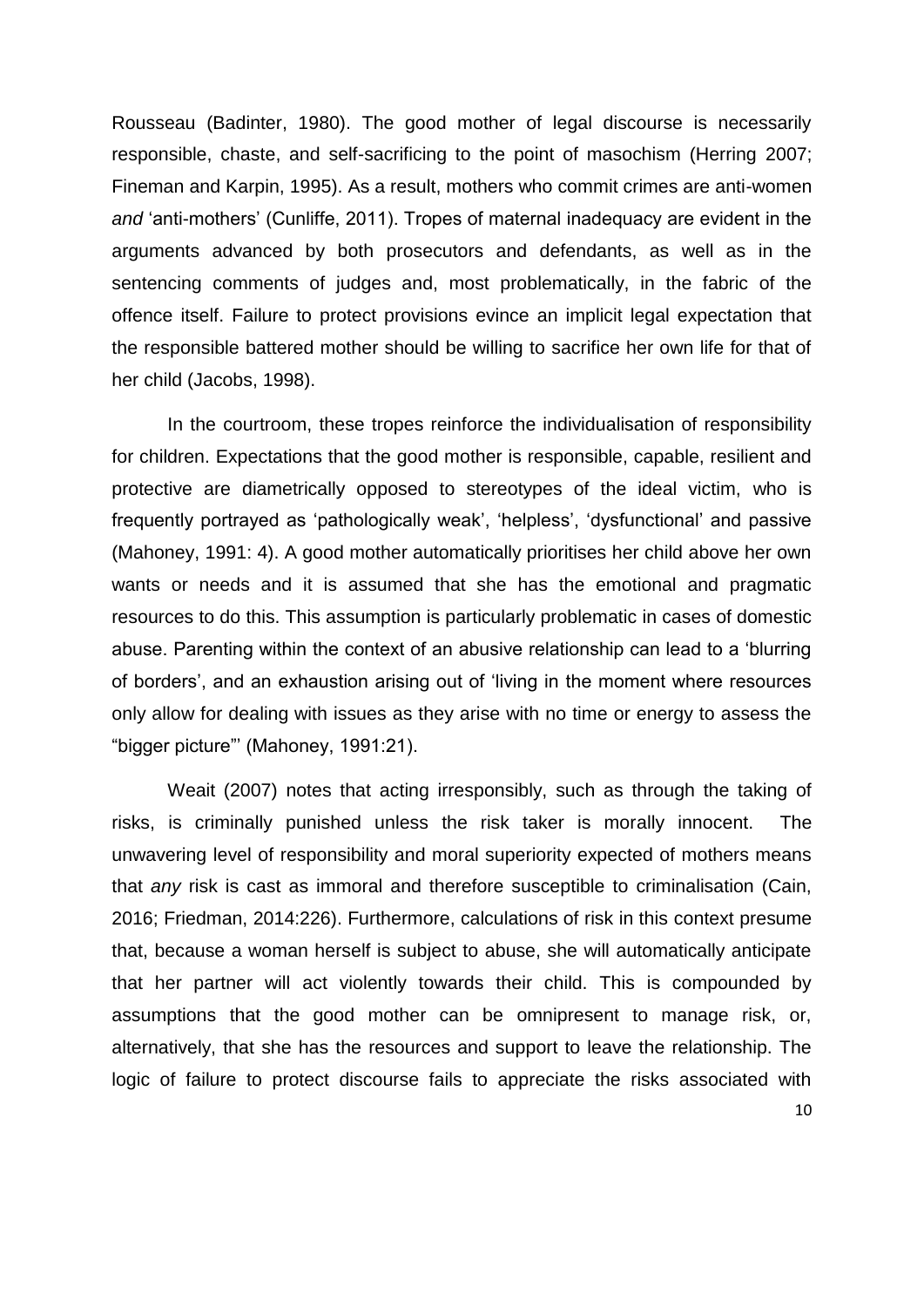leaving an abusive relationship, including homelessness, accusations of being an 'implacably hostile' mother resulting in the abuser being granted unsupervised contact, and even domestic homicide (Wallbank, 1998; Mahoney, 1991).

#### **Constructing Critchley: mother/victim/abuser/other?**

In failure to protect cases, including *Green & Critchley,* idealised notions of femininity and maternity converge to create a culturally familiar stock story for the jury. This obscures women's 'real' narratives and denies their agency. Legal discourse perpetuates idealised notions of femininity and maternity. Vulnerability has become synonymous with being the ideal victim who adheres to strict gender roles and is both legally and morally innocent. Brown challenges this 'vulnerable victim'/'dangerous wrongdoer' dyad, arguing that, in reality, there is a nexus between vulnerability and transgression. In other words, it is possible to be *both* vulnerable *and* transgressive. To be perceived as vulnerable, one must be willing to disclose a great deal of personal information and show 'compliance'; ie, to be accepting of any assistance offered (Brown, 2014). Perversely, though, compliance is hindered by cultural assumptions which prevent victims of domestic violence from identifying the cause and extent of their vulnerability. In this regard, Mahoney (1991) argues that some victims of domestic abuse do not seek, nor do they accept, help because they do not identify as victims. This is due to the fact that the victim stereotype is too extreme and reductionist to reflect their lived reality. In contrast, their situation feels both more trivial and more chaotic. This is exemplified by Critchley's nonchalant response after Green punched and kicked her on a bus, months after Lia's death. When the bus driver asked her why she 'put up with it', she simply replied 'because he's my boyfriend isn't he?'.

Cunliffe's (2011: 146) contention that 'the public and legal desperation for confession goes far beyond legal strategy' also plays out in *Green & Critchley*. Green's guilty plea is synonymous with a confession, which in turn casts Critchley as the defendant who is still hiding information and obstructing the truth. Even after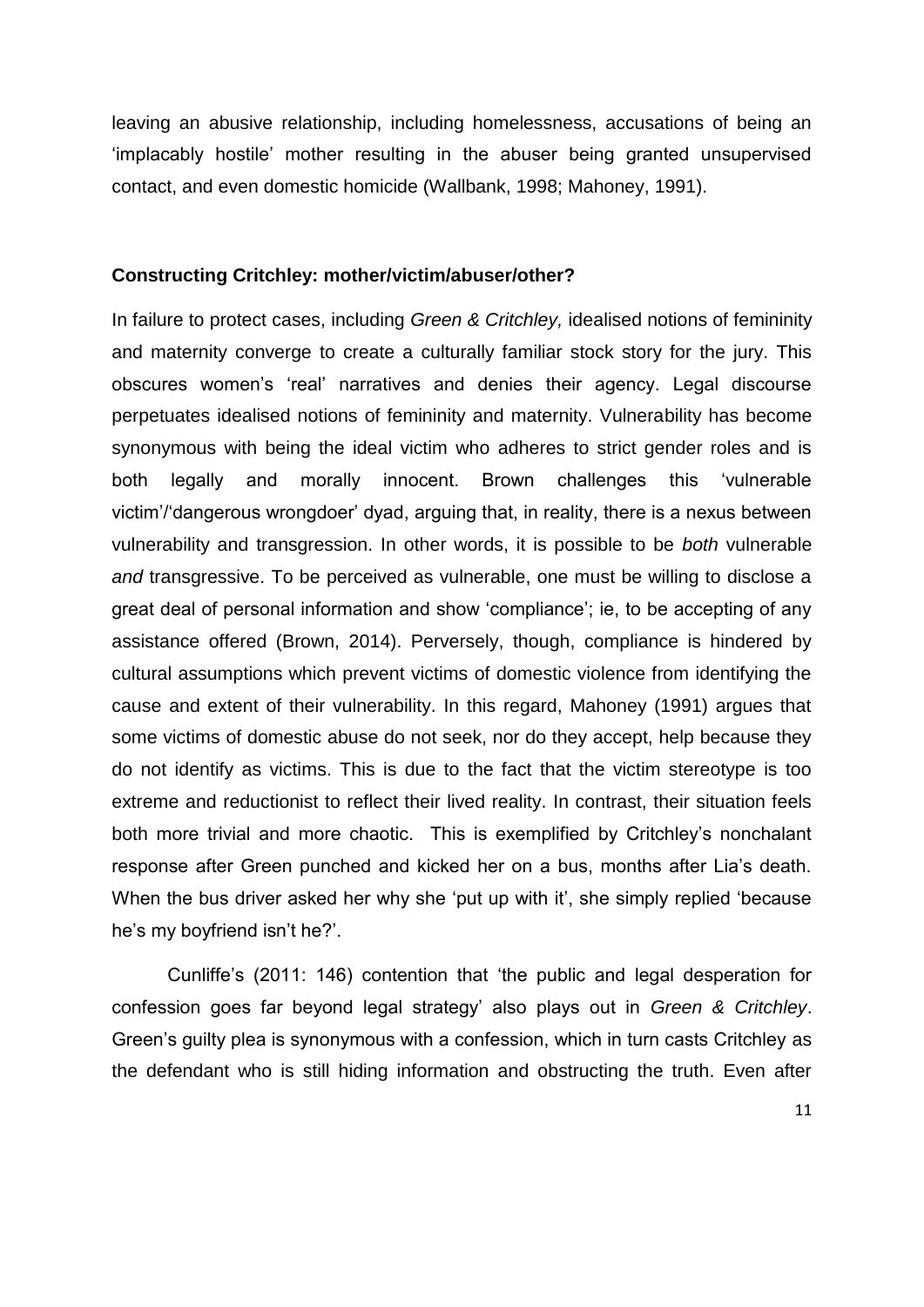acceptance of Green's manslaughter plea, the preoccupation of the Crown and the police continued to be with why Critchley would not 'tell the truth' and blame Green for their daughter's death. This sense of frustration is likely to have been shared by the jury who, as Nadler (2012) concludes, are less interested in the defendant's act itself than in the motivation *behind* that act or, in this case, the failure to act and the refusal to incriminate.

The offence of failure to protect allows guilt to be inferred from silence. Critchley's reluctance to implicate Green is presumed to be meaningful and is interpreted as proof of her duplicity. The provision is intended to compel women like Critchley to give evidence and incriminate their partners. Ironically, however, elements of the offence silence defendants, disrupts their narratives, and increases their reliance on gendered tropes to plug the gaps. Victimhood tropes were never raised in the case, as Critchley and Green jointly (and successfully) petitioned for evidence of incidents of domestic violence perpetrated against Critchley to be excluded (since it would have prejudicially affected *both* of them). For women, this is the ultimate 'catch 22': the facts likely to make jurors sympathetic to mothers such as Critchley and allow their omissions to be contextualised is the same evidence which will incriminate them most forcefully. This form of reasoning ignores the complexities of an abusive relationship. It relies on a narrow, individualistic conception of autonomy inappropriate in the context of familial abuse, as opposed to a relational understanding which recognises that a person's independent 'free' choice always operates within a wider framework of practical, emotional and structural constraints (Friedman, 2003).

The narrative which Critchley relied upon in Court -- that she and Green had a 'normal' family life and that she believed Green was a good father who would not hurt their children -- appeared disjointed and contained unexplained gaps. As a result, she appeared to be deceitful to the jury. For example, one of her colleagues gave evidence stating that she had seen holes in the plaster of a living room wall which had been caused by a table having being thrown. However, Critchley failed to corroborate this, maintaining that Green was not violent towards their children. The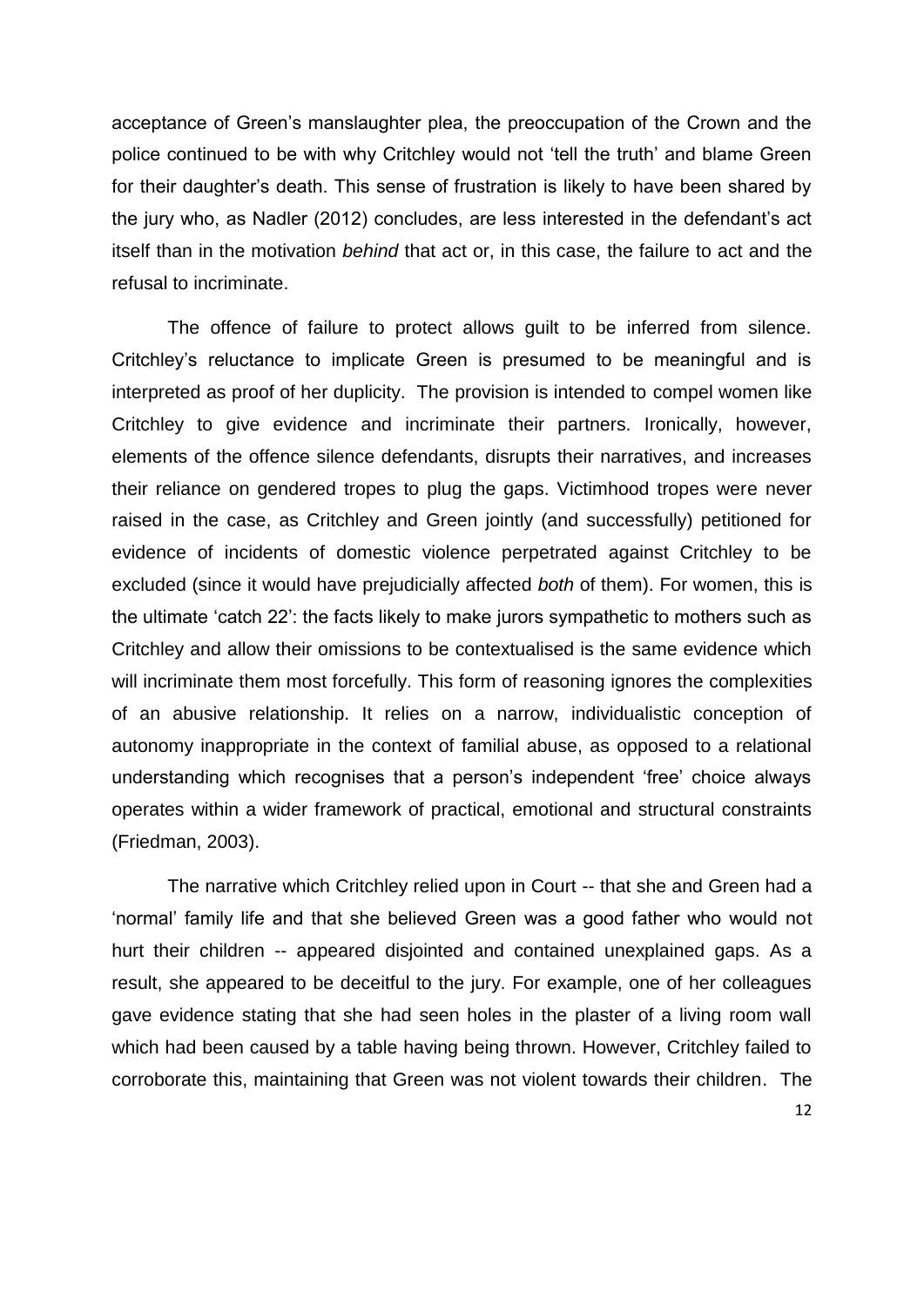link between duplicity and femininity has a long history throughout mythology and theology, and gives rise to the 'duplicity paradox': 'the woman is constructed as artifice and marginalised for lacking essence and authenticity' (Tseelon,1995:5). Thus, rather than acknowledging Critchley's agency, her motives are systematically assumed in Court to be duplicitous and thus deserving of punishment. Her acts and omissions are systematically stripped of context, allowing guilt to be inferred from her silence. It is assumed that she is not telling the truth because she is morally corrupt. She failed to protect her child because she is feckless and ambivalent, rather than as a consequence of the absence of realistic options.

This perceived lack of coherence in Critchley's account is particularly prejudicial given the jury's preference for narratives which are both consistent and familiar (Ellison and Munro, 2009; Cunliffe, 2011). Barristers invoking the competing tropes at play in a case such as *Green & Critchley* are so intent on constructing a legally and culturally acceptable narrative -- in this case, the feckless teenage mother -- that they risk silencing defendants, thereby making the truth *even more* elusive. As Saunders (2012) notes, an account which includes untruths does not necessarily render the entire narrative void, yet this does not seem to be appreciated in failure to protect discourse. Inconsistencies in Critchley's account were seen as discrediting *all* of her narrative. She is not lying about some aspects; she *is* a liar. Critchley was depicted as lacking in virtue so that she could be condemned by the Crown for 'play[ing] roulette with [Lia's] life'. Consequently, Critchley's vulnerability failed to come across in Court. Through her failure to comply -- by not incriminating Green -- she is silenced by both the interpretation of the offence and the application of cultural tropes. The result is that Critchley is deemed an 'evil wrongdoer' rather than a 'vulnerable victim' (Brown, 2014).

#### *Socio-economic status of mothers who 'fail to protect'*

Socio-economic status plays a crucial role in determining which tropes are deployed when mothers are on trial. This is because the ideal mother of legal discourse is very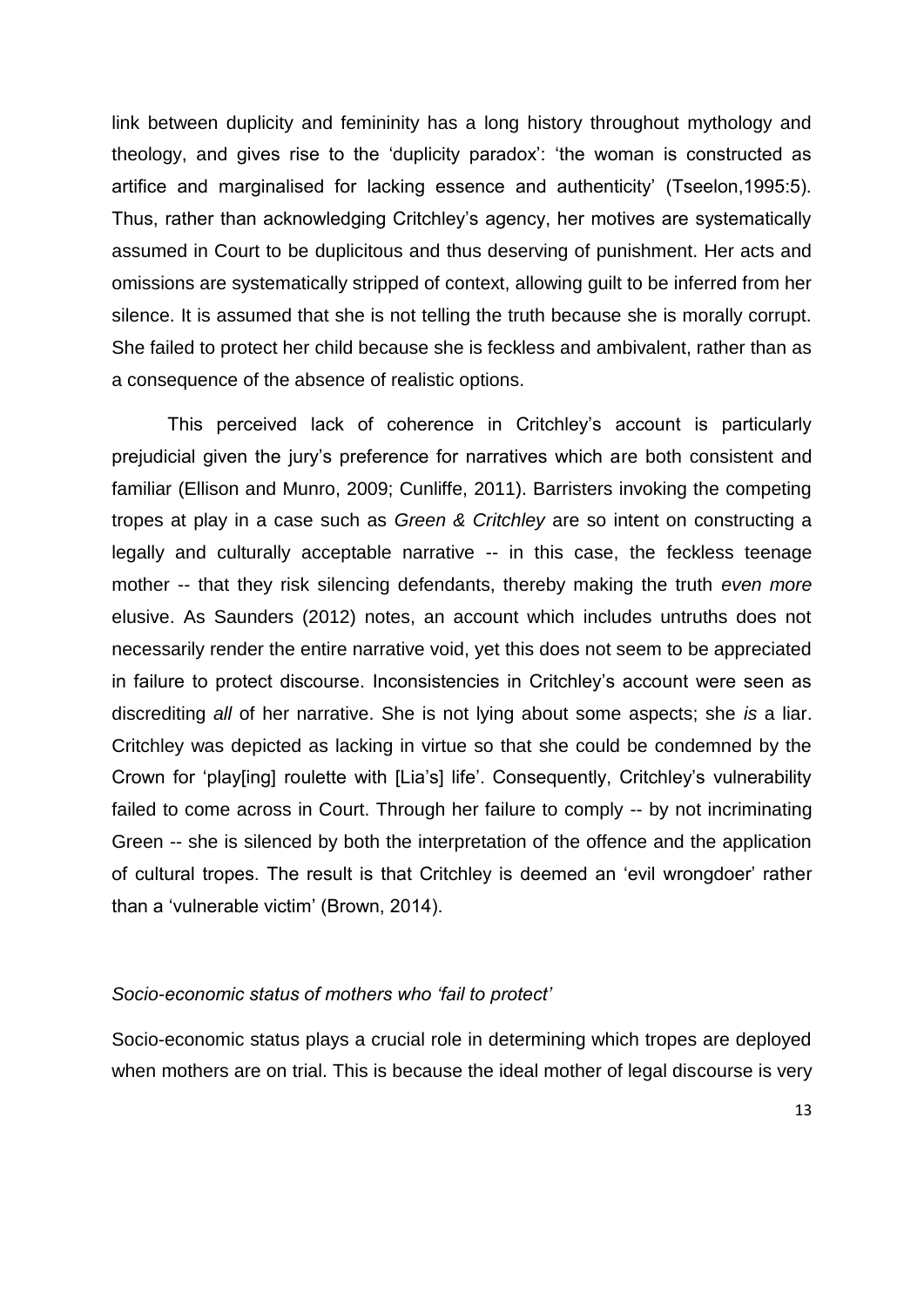much tied to middle class notions of child rearing (Marshall and Woollett, 2000). Throughout the hearing, Critchley's defence strove to portray her as sympathetic, whereas the Crown drew on constructs of 'faulty femininity' such as promiscuity. This allowed for the deployment of the virgin/whore dichotomy in order to depict Critchley as an archetypal bad mother. Social class was used in order to distance her from the middle class norm, while her infidelity contributed to the theory that she was cunning and duplicitous.

Gender performativity -- the extent to which behaviour conforms to the feminine and maternal ideal -- determines which tropes are applicable to mothers who fail to protect (Butler, 1990). The intersection of other factors such as age and socio-economic status also influence whether women are absolved or vilified (Walklate, 2001; Nicholson, 1995). Seal (2012) notes that the only woman to evade being construed as mad, bad or victim is the so-called 'respectable' woman. Her elevated social standing and adherence to heterosexual norms ensures that, despite her transgression, she remains within the bounds of appropriate femininity.

Socio-economic class is highly significant in *Green & Critchley*. At no point is Critchley portrayed as respectable; she is not deemed appropriately feminine; nor does she possess appropriate social standing. Instead, she is extremely economically vulnerable. The theme of financial struggle pervades the case: Critchley regularly borrows money from her family, whether to buy cannabis for Green or to recharge the card for their prepaid electricity meter; she falls into arrears with nursery fees, which meant that Lia and her sibling were cared for at home for a short period whilst Critchley worked; and she often received credit from the local shop. This fact was later manipulated to explain Green's mounting frustration as, shortly before he killed Lia, he was either refused credit or found it embarrassing. Once again, this exemplifies traditional notions of gender. It is assumed that Critchley, as a working mother, would not find relying on credit to be demeaning, whereas for Green (despite being unemployed), it is emasculating; a source of shame, frustration, and ultimately the cause of his aggression.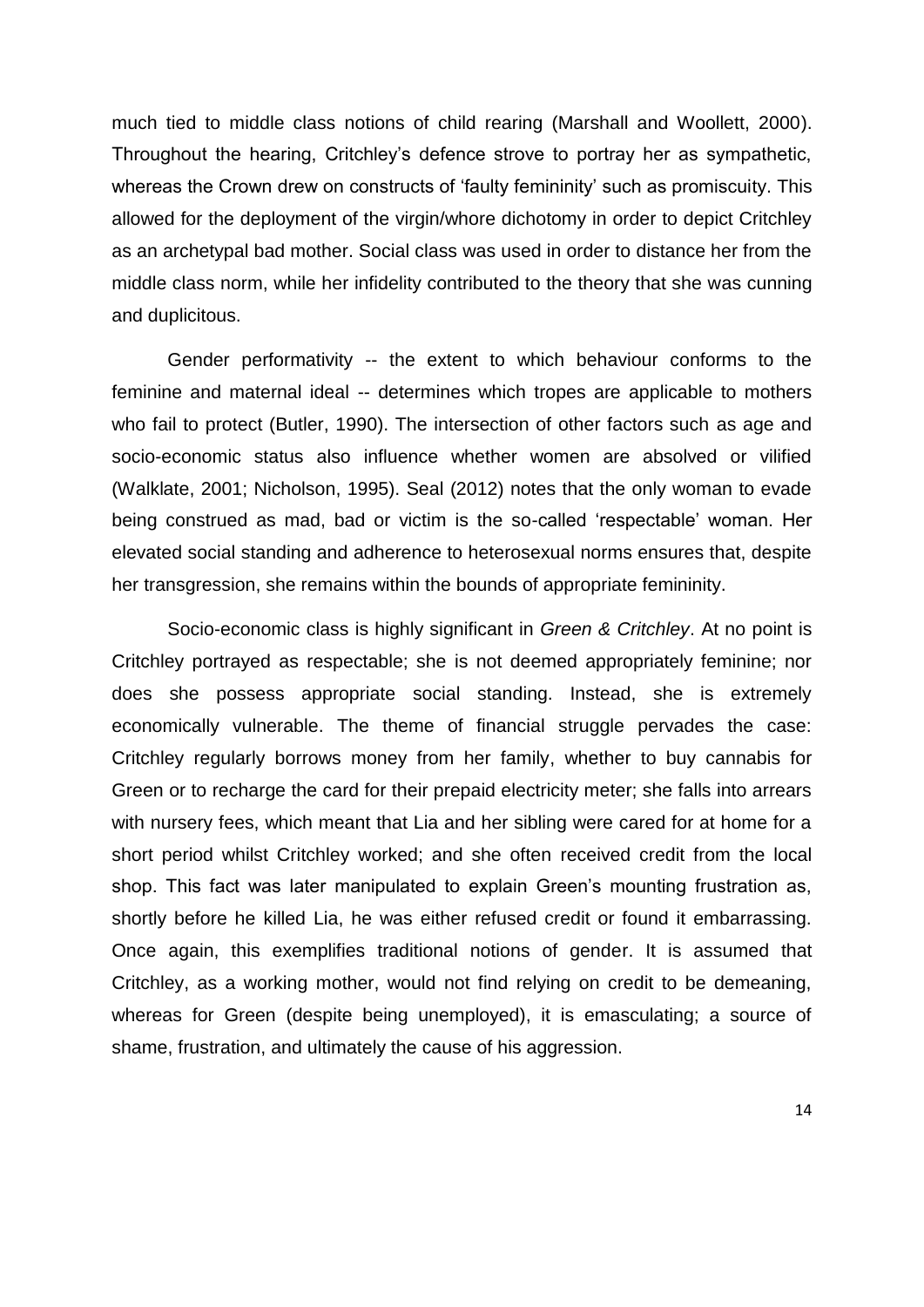It is difficult to compare the tropes applied to Critchley with those applied to more financially secure women, given the dearth of such cases. From media reports<sup>6</sup>, it appears that economic vulnerability is a significant factor in failure to protect cases. There are two possible explanations as to why a middle class comparator is not easy to find. First, respectable middle class women may be absolved earlier in the criminal justice process. Women who conform to all other aspects of idealised maternity and femininity will be treated more sympathetically (Ballinger, 2007). For instance, the police may presume that they are sufficiently oppressed by their abuser that it is considered unconscionable to charge them with allowing the death of the child for whom they are grieving. Middle class women are more likely to be perceived as victims to be pitied, rather than as feckless and deserving of punishment, provided that they conform to other feminine and maternal ideals (Walklate, 2001; Wells, 2004; Armstrong, 1999).

The second explanation is pragmatic: the financial cost of childcare. Lia and her sibling usually attended nursery whilst Critchley worked. However, after falling into arrears with school fees, both children were cared for by Green and their grandmother for two weeks. Lia was due to return to nursery just four days after her death. Anderson (2010: 87) argues that 'women who are subject to domestic abuse are entitled to a network of services including safe housing, financial and psychological counselling, legal advocacy and the social support necessary to enable them to care for their children'. This is particularly pertinent given the number of children (including Lia) who are attacked when their mothers are temporarily absent at work or running errands.<sup>7</sup> The provision of affordable childcare would potentially limit the number of these cases and would represent a better use of public money than the prosecution of mothers such as Critchley.

The middle class mother of legal discourse appears frequently in contexts *other than* failure to protect cases. The recent amendment to the law of neglect

**.** 

<sup>6</sup> Most notably *R v Rigby & Smedley* (unreported, 2012) (Crown Ct (Manchester Crown Court)) *and R v Mujuru* [2007] EWCA Crim 1249.

<sup>7</sup> See also *R v Mujuru* [2007] EWCA Crim 1249 and *R v Lewis (Rebecca)* (Unreported, 2006) (Crown Ct(Swansea))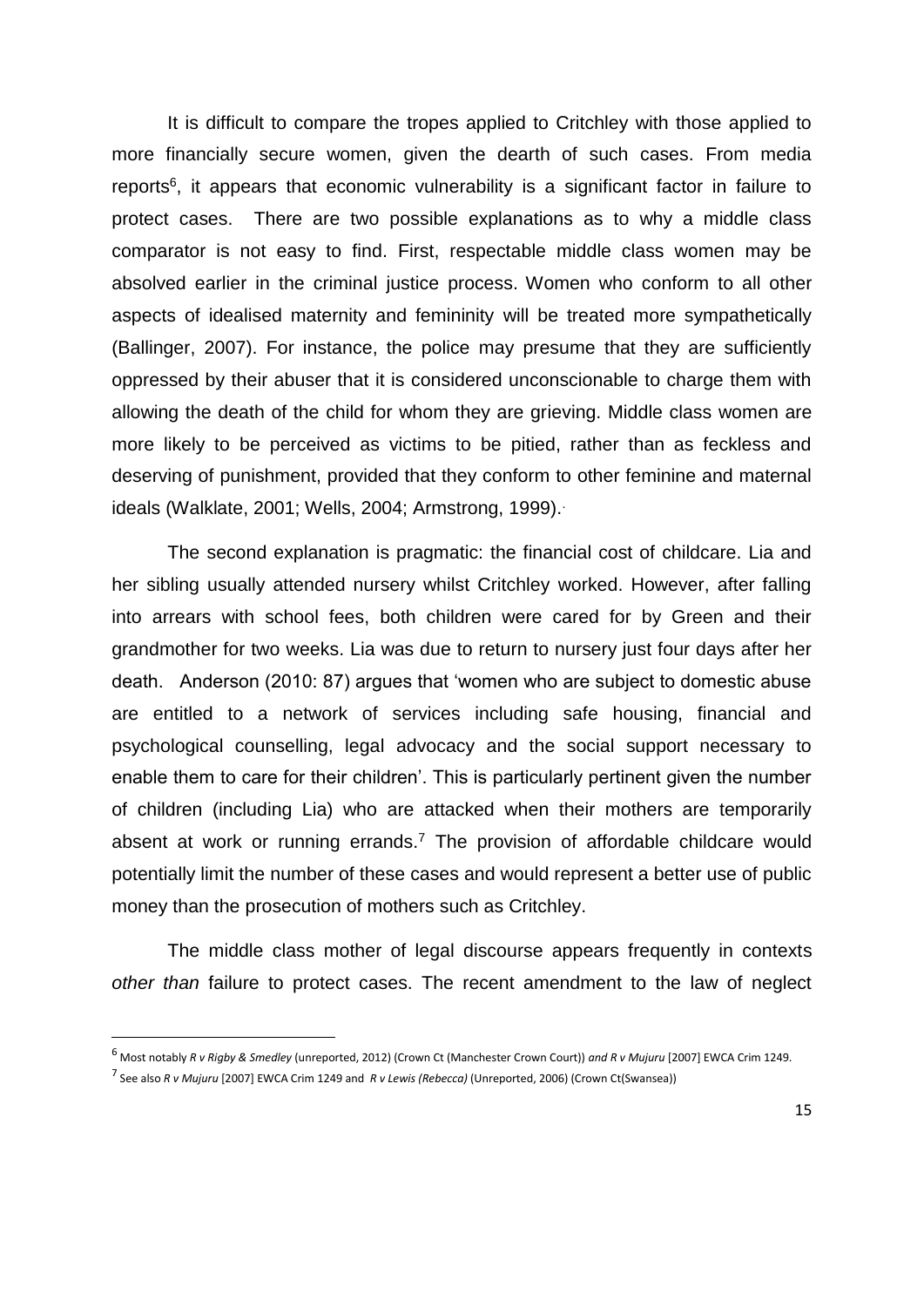clarifies that harm encompasses psychological harm. Consequently, emotional neglect is now criminalised<sup>8</sup>. Once again, a well-intentioned law which seeks to ameliorate the vulnerability of children risks criminalising mothers who are themselves vulnerable and in need of support rather than deserving of criminal punishment (White et al 2014). While it is increasingly acknowledged that emotional neglect has very serious consequences (Piper, 2013), this new offence will most likely lead to judgments regarding appropriate levels of maternal emotional care, which will again be based upon middle class maternal ideals.

#### *Promiscuity as Provocation*

**.** 

While Critchley's socio-economic status can be understood as a factor leading to her prosecution, her alleged promiscuity also proves important. To repeat, the virgin/whore dyad has proven a persistent feature of legal discourse. The defence will cast a defendant as chaste, appropriately feminine, and therefore innocent; whereas the prosecution will seize upon any insinuation of sexual desire to argue that she is hypersexual and, consequently, guilty (Bell and Fox, 1996; Evans, 2012). At the time of Lia's death, Natalie Critchley was having an affair. Although it was established that she had not seen her lover in the days preceding Lia's death, her promiscuity became central to the trial. It was used to portray Critchley as both duplicitous and selfish, the opposite of the good mother who is morally superior and devoid of desire, be it sexual or otherwise. To bolster this accusation, the Crown drew the jury's attention to the fact that Critchley, for a brief period prior to Lia's death, had worked as a pole dancer.

Female promiscuity 'shields' male co-defendants from scrutiny thereby reducing the blame attributed to men (Winter, 2002:360; Evans, 2012). Hypersexuality is hyper-masculine and therefore an expected male behaviour. By contrast, for women such as Critchley, it results in their demonisation. Moreover, because hyper-sexuality and violence are associated with masculinity, Green is pathologised;

<sup>8</sup> Due to a recent amendment to the Children and Young Persons Act 1933 contained in the Serious Crime Act 2015 PT 5 s. 66.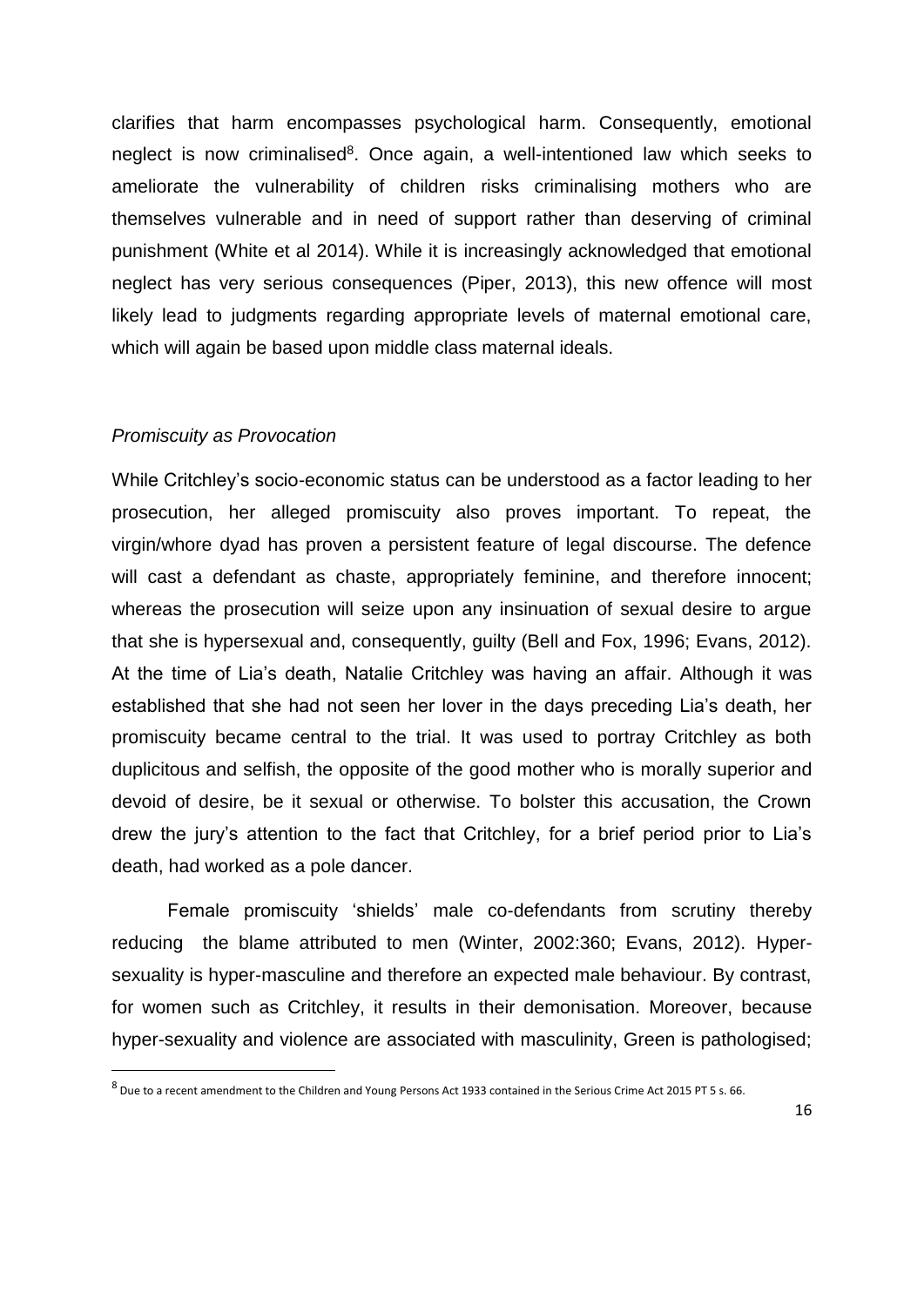he is a victim of his biology in that he cannot help but react violently to her adultery (Coates & Wade, 2004). As a result, Critchley's affair is not only seen as proof of her duplicitous nature, but also as the *cause* and *catalyst* for Green's actions. The Crown asserted that her affair caused '"simmering resentment" [which was] hardly helped by the responsibility of having to look after the children'. This narrative of provocation became so dominant that Green's 'loss of self-control' was portrayed as being a direct result of her promiscuity:

Richard Green on the 29<sup>th</sup> of last year, you lost all control...your temper was not helped by the fact that you strongly - and rightly - suspected that Natalie was having an affair with another man.<sup>9</sup>

Critchley's infidelity is thus discursively deployed to justify Green's actions. The prosecution's focus on her affair is particularly problematic since (thanks to decades of feminist critique) infidelity no longer provides a ready legal justification for the loss of self-control<sup>10</sup>. Notwithstanding this reform, in failure to protect cases, violence is portrayed as an understandable reaction to being cuckolded.

## **Dependency and the criminalisation of 'secondary' vulnerability**

The current response to abused women who fail to protect their children fails to recognise the multiple ways in which caring *creates* vulnerabilities for the caregiver (Kittay, 1999). Kittay describes this dynamic as 'secondary vulnerability' in that it flows directly from the responsibility for being a main carer. She argues that this responsibility for care affects the carer's autonomy, due to the burden of knowing that another is so reliant upon her. For example, Critchley's decisions were inevitably

**.** 

<sup>&</sup>lt;sup>9</sup> Judge's sentencing remarks to Green.

 $10$  Following the enactment of the Coroners and Justice Act 2009. As Wake (2012) however notes although sexual infidelity is not a 'qualifying trigger' the Court of Appeal *in R v Clinton & Others* [2012] EWCA Crim 2 felt that it should still be taken into consideration if 'essential' to the context of the crime.

Even if they do, support is often unavailable/lacking as shown in *R v Thornton* [1992] 1 All E.R. 306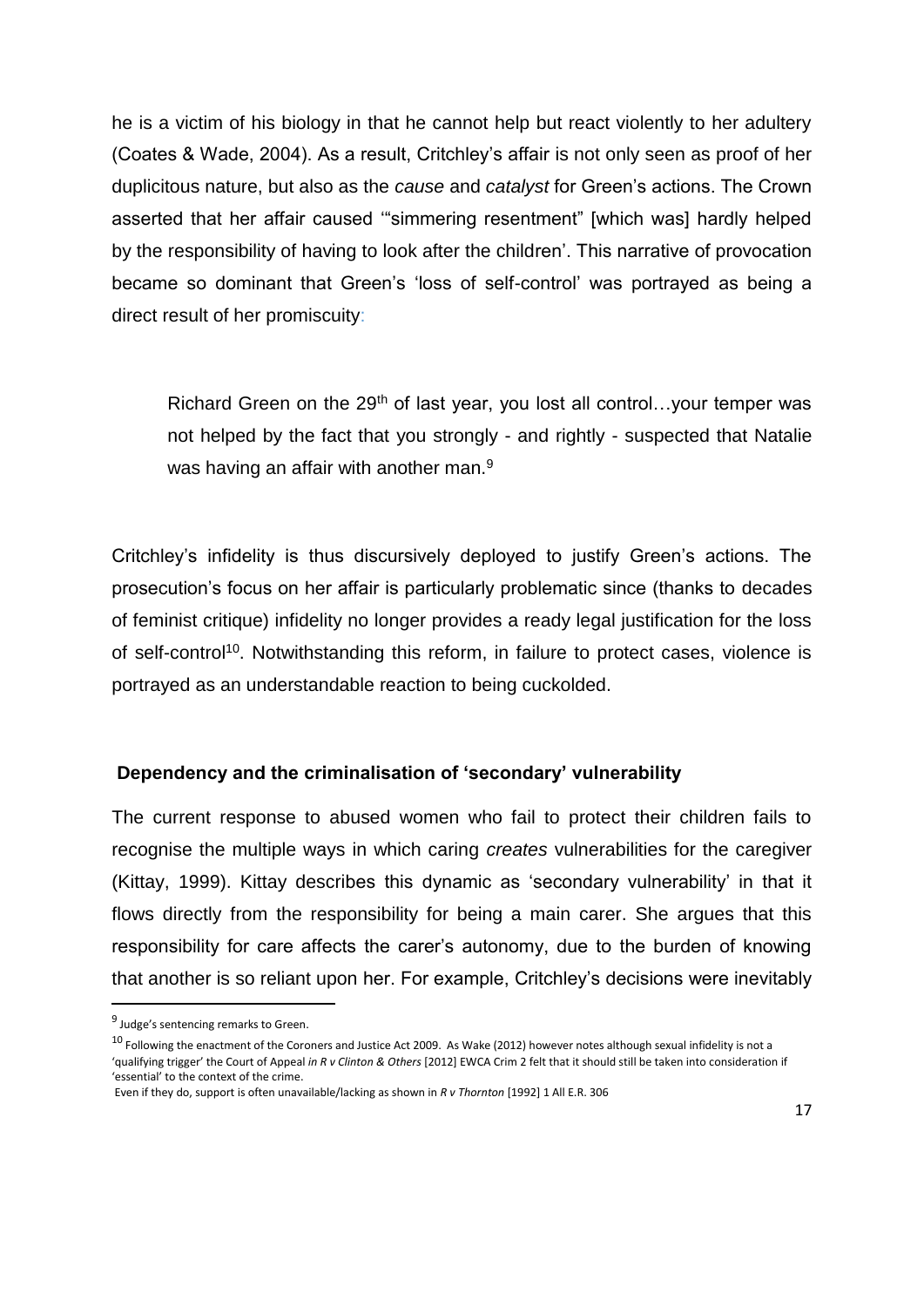shaped by her caregiving responsibilities. Her vulnerability was thus exacerbated by her caring role as mother, combined with the fact that she worked outside of the home (Dodds, 2014: 200). In this way, failure to protect truly uncovers the 'dark' side of care. Despite experiencing domestic abuse, Critchley's responsibility for responding to Lia's innate vulnerability had become so naturalised that she was expected to ensure the safety of her child '24/7', even during her absences from the family home due to her work commitments. Lia's dependency was shouldered entirely by her mother and, when Critchley had no choice but to leave her in the care of her father, tragedy struck.

Remarks made to Green in sentencing imply that resentment and anger are an understandable reaction by a man forced to care for a sick child. In other words, maternal care is portrayed as a moral (and legal) necessity, but paternal care is rendered an act of altruism:

You were having to look after your two young children because there was no money to send them to nursery. And you resented it. Your partner Natalie Critchley, your co-defendant was out at work. So you had to deal with the children alone. You were frustrated and angry.

By contrast, during cross-examination of Critchley, her engagement in paid work was portrayed as self-indulgent, as well as being symptomatic of her maternal ambivalence (Cain, 2016):

Critchley: 'It was his turn to watch them. I didn't see why I needed to come out of work.'

Prosecuting Barrister: 'So you resisted?'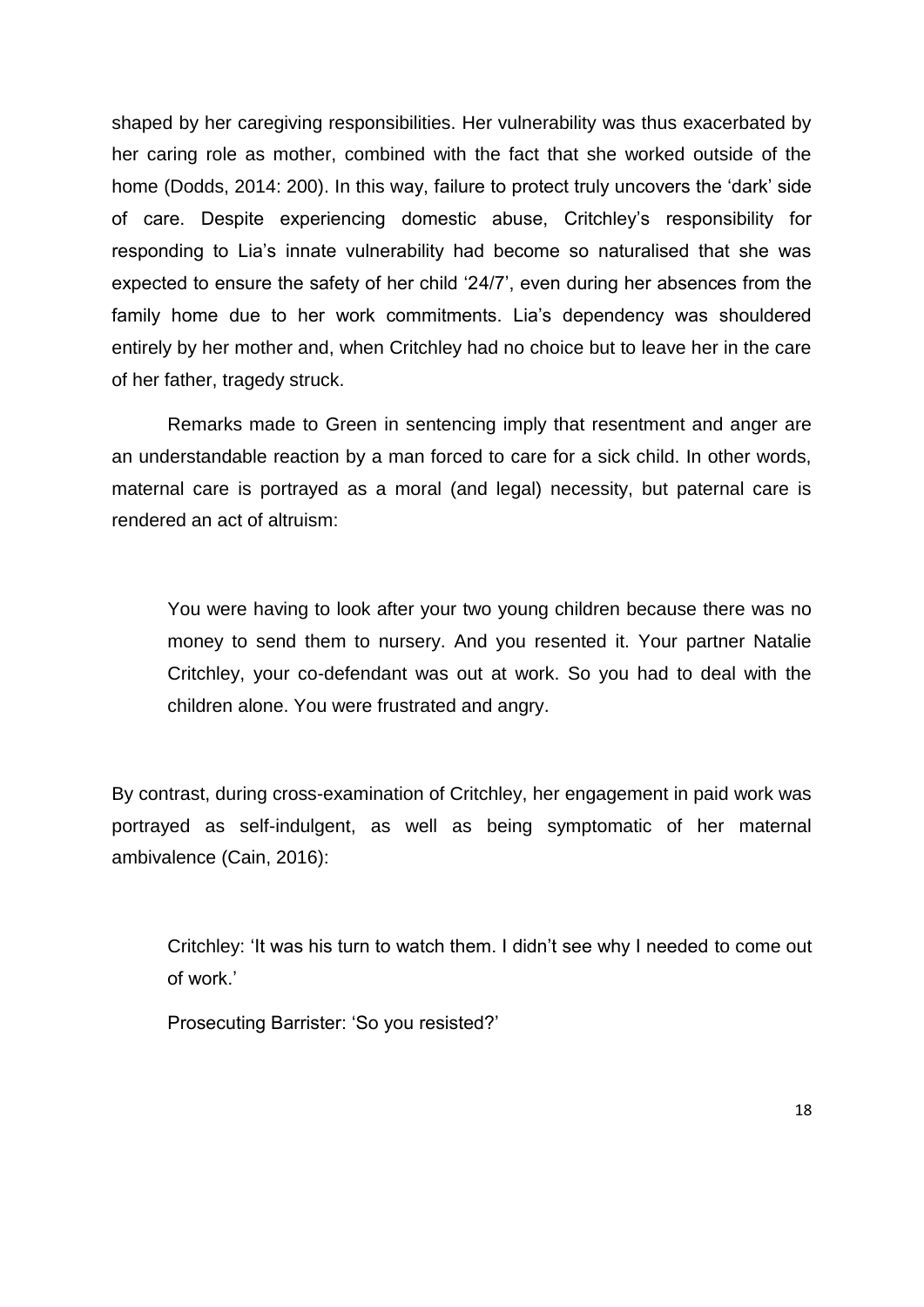Critchley: 'Yes, I was annoyed. … He said "why are you crying, it's only a job" … I thought he should be able to deal with it. I didn't want nursery to know about my life, with him ringing up all the time.'

(Later) Prosecuting Barrister: 'I'm suggesting you didn't want to go home…'

Critchley: 'No I did not want to go home.'

Prosecuting Barrister: 'Because you wanted to remain in contact with Mr X [Critchley's lover]?'

Critchley: 'No, that's not why.'

Prosecuting barrister: '[A witness says] Green presented as a man who couldn't cope, shouting and swearing'…

Critchley: 'He always swears everything he says. Couldn't cope? No, if he couldn't cope I wouldn't have left him in with two children'.

This naturalisation of responsibility for responding to vulnerability ultimately provides the justification for criminalising Critchley's failure to protect (Walker, 1998). By attributing blame to mothers who are themselves subject to abuse, failure to protect laws render not only dependency, but also violence and vulnerability, hidden within the family. This creates a different kind of public/private divide (Fineman & Mykitiuk, 1995). While those types of vulnerability which may be visible to the public are seen as worthy of state resources, other vulnerabilities, such as those created by caregiving, are normalised as private and therefore are not seen as warranting the financial responsibility of the state.

#### **From maternal responsibility to shared vulnerability**

In this section, I argue that shifting the legal focus from maternal responsibility (Cain, 2016) to *vulnerability* will promote a more nuanced approach to abusive family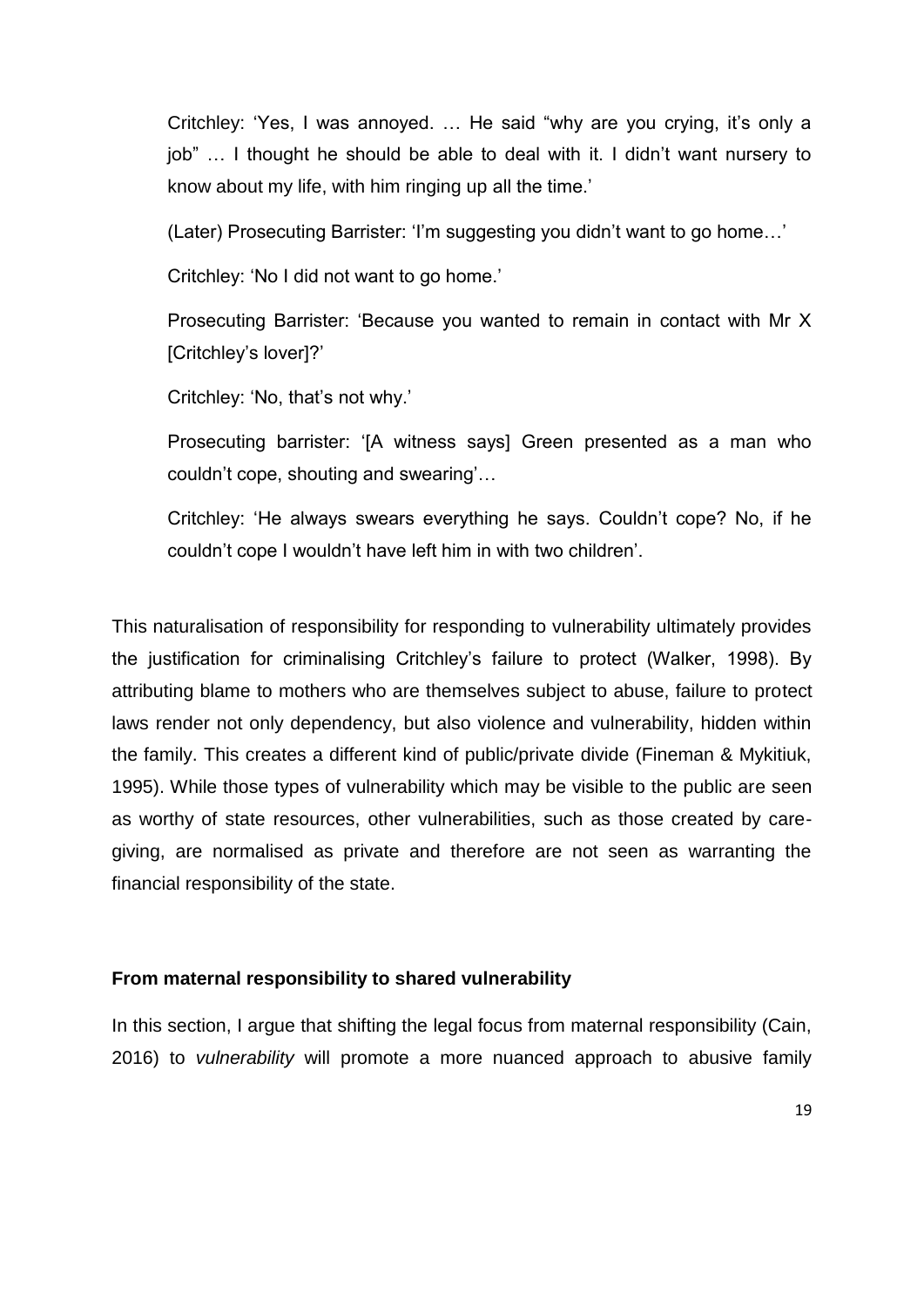dynamics. Not only does the drafting of s 5 implicitly criminalise vulnerability, but in addition, current legal expectations of mothers and gendered assumptions about care obligations exacerbate vulnerability and justify the criminalisation of mothers who fail to protect. Relational vulnerability is a helpful way to frame these cases since, as noted by Mackenzie et al (2014), it connotes harm, suffering, dependency and care – themes which pervade the failure to protect case law.

Vulnerability is a universal feature of the human condition in that we are all vulnerable as a result of both our corporeality and our social, co-dependent nature (Fineman, 2008). By focusing on this context rather than on individual characteristics, relational vulnerability helps to unpack issues such as foreseeability and responsibility, both of which are key elements of the failure to protect offence. After all, to understand a person's calculation of risk and to decide if they acted irresponsibly, we must appreciate the context of their actions and their environment (Stychin, 2012).

Fineman's (2001:1409) notions of 'inevitable' and 'derivative' dependency are illuminating in the failure to protect scenario. She explains that inevitable dependency is caused by age or disability whereas 'derivative' dependency is perceived culturally as being preventable; for example, dependency on the welfare state. Fineman argues that inevitable dependency attracts a sympathetic response, both culturally and from the state and its institutions. By contrast, derivative dependency is perceived as considerably less worthy of sympathy and resources (Fineman, 1995). Failure to protect laws certainly seek to protect the 'inevitable' dependency of children. However, by refusing to acknowledge the impact of abuse on the choices and actions of women, the criminal justice system simultaneously punishes the 'derivative' (or 'secondary') dependency of abused mothers (Fineman, 2010).

I want to suggest that a vulnerability analysis makes three main contributions to this debate. First, by shifting the focus onto the person who is creating and exacerbating the vulnerabilities of mother and child, it challenges the

20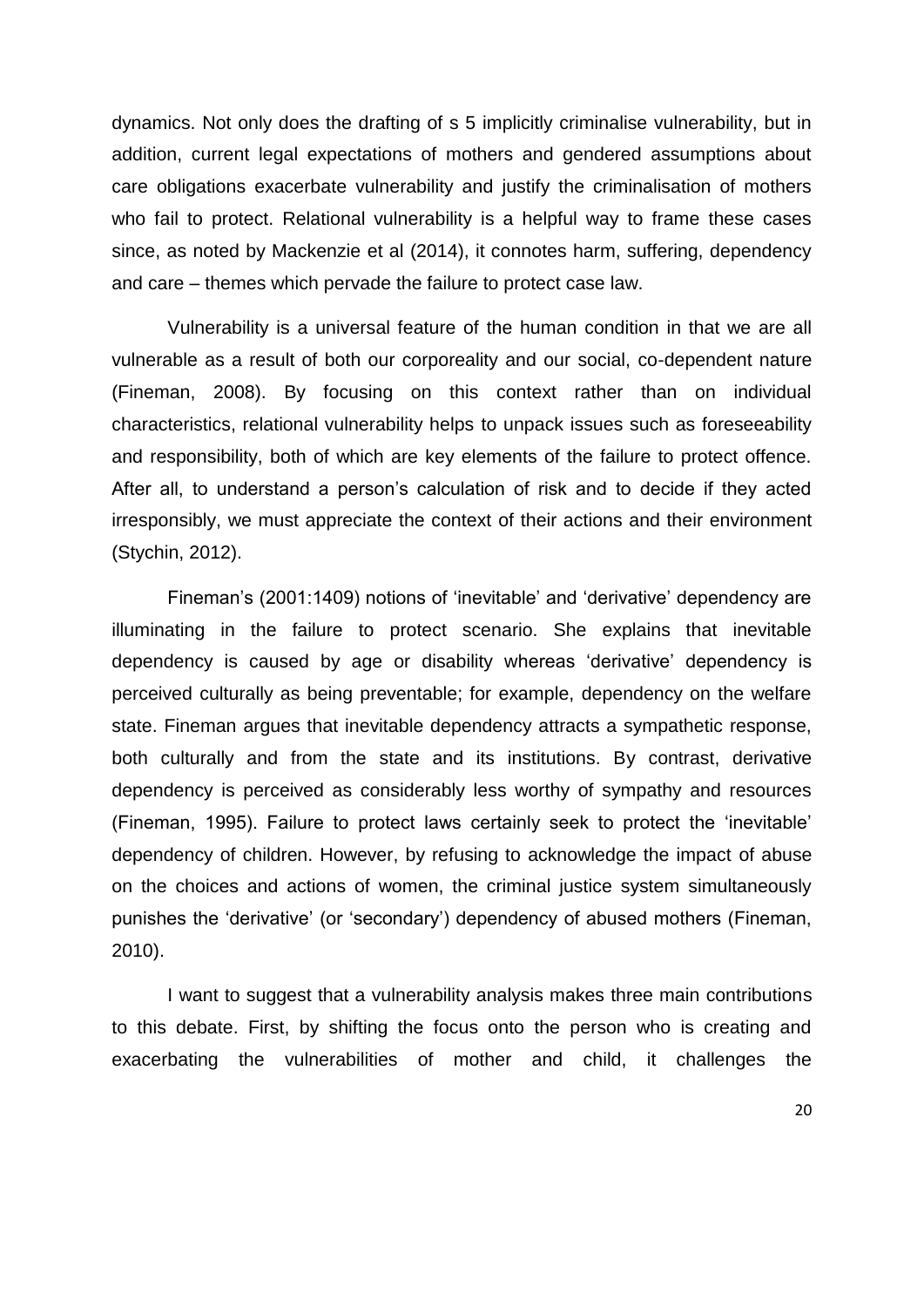victim/perpetrator dichotomy. This dyad is a result of, and perpetuates, the idea that to be recognised as a victim, one must adhere to a set of gendered ideals. Second, recognising the impact of domestic abuse necessitates the reconsideration of the attribution of legal culpability and moral blameworthiness on abused mothers who fail to protect. Finally, a relational approach resists the 'othering' of these abused women; rather, it aids in the deconstruction of the dichotomies which provide the basis for longstanding gendered tropes that have silenced them. Diminishing the power of these tropes thereby will allow women the space to give a contextualised account of their actions, and hopefully will lead to their treatment as autonomous agents rather than as pathological failures. Furthermore, emphasising the universality of vulnerability challenges the feminisation of vulnerability, which derives from the fallacy of the autonomous, invulnerable male legal subject. I want now to expand on each of these claims.

## *1. Shifting focus from the gender performativity of the mother to the actions of the perpetrator*

A vulnerability approach ensures that attention remains firmly on the perpetrator rather than primarily analysing the actions or inactions of the victim (Stanko, 2014). In the context of failure to protect, this would mark a paradigm shift. Instead of scrutinising the moral and legal blameworthiness of women such as Critchley, who have themselves been subject to abuse, the focus shifts to the perpetrators of violence and how they have exploited the vulnerabilities of partners *and* children. This leaves space for an examination of the context in which omissions have occurred and for understanding the coercion that may have affected women's decisions.

*2. A reconsideration of the legal culpability and moral blameworthiness of abused women who fail to protect their children*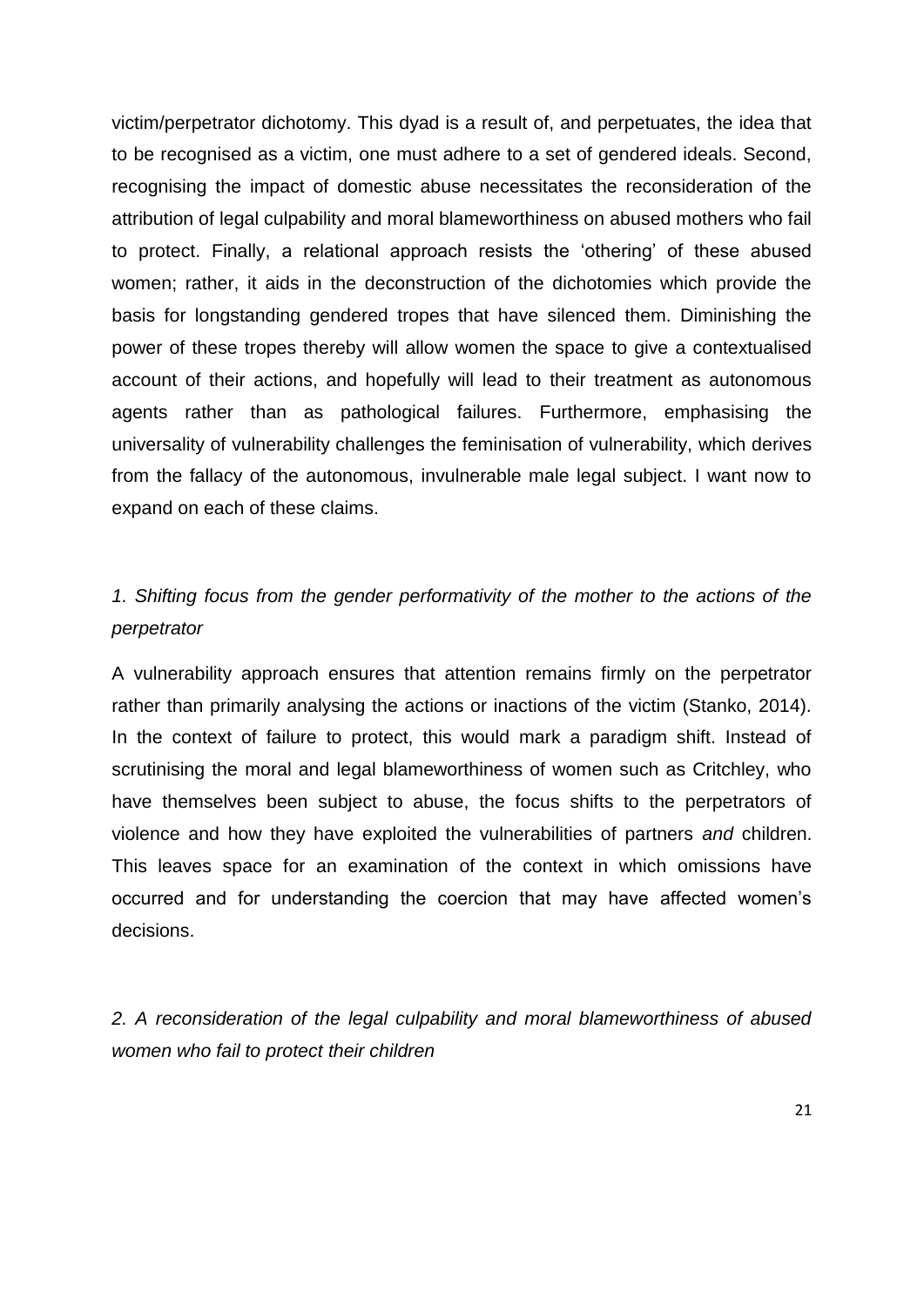Acknowledging the vulnerability of abused women who have failed to protect their children renders the pursuit of criminal prosecutions of them undesirable. It also has implications regarding whether they are seen as morally blameworthy. Friedman (2014) has explored what vulnerability analysis brings to the issue of attributing moral responsibility to mothers. Acknowledging the level of coercion inherent in abusive relationships, she considers whether this *justifies* a woman's failure to protect or whether it *excuses* or *exempts* her from moral responsibility. Friedman concludes that the abusive context *excuses* women of moral responsibility on the basis that 'we accept that the act of the failing to protect was wrong but understandable if the woman concerned is in fear of serious harm herself' (Friedman, 2014:23).

Whilst I agree that domestic violence should lessen not only the legal but also the moral accountability of mothers, these assumptions are overly simplistic given that Friedman herself recognises a complex dynamic of coercion. 'Excusing' abused women for their failure to protect on account of their compromised moral agency fails to address the implicit assumption behind the failure to protect law: not only the implicit expectation of self-sacrifice but also of omnipresence. Friedman's assertion that domestic violence 'excuses' mothers such as Critchley from moral responsibility remains focused on the failures of the mother, and the 'excusing' of her shortcomings. But vulnerability analysis leads to a further means of conceptualising whether women are blameworthy; namely, it allows women to 'explain'. That is, it begins to shift the focus from *her* failure to what is wrong with her *situation.* By exploring the context surrounding Critchley's omission, and specifically by looking at how Green exacerbated her vulnerability, Critchley's lack of resilience may become *explicable*.

Not only would this approach make the criminalisation of failure to protect more obviously undesirable, it would also diminish what Lacey and Pickard (2013) call 'affective blame', meaning the hostile emotions associated with blameworthiness. Affective blame is particularly problematic in failure to protect cases, not only with respect to members of the jury, but also with the wider public.

22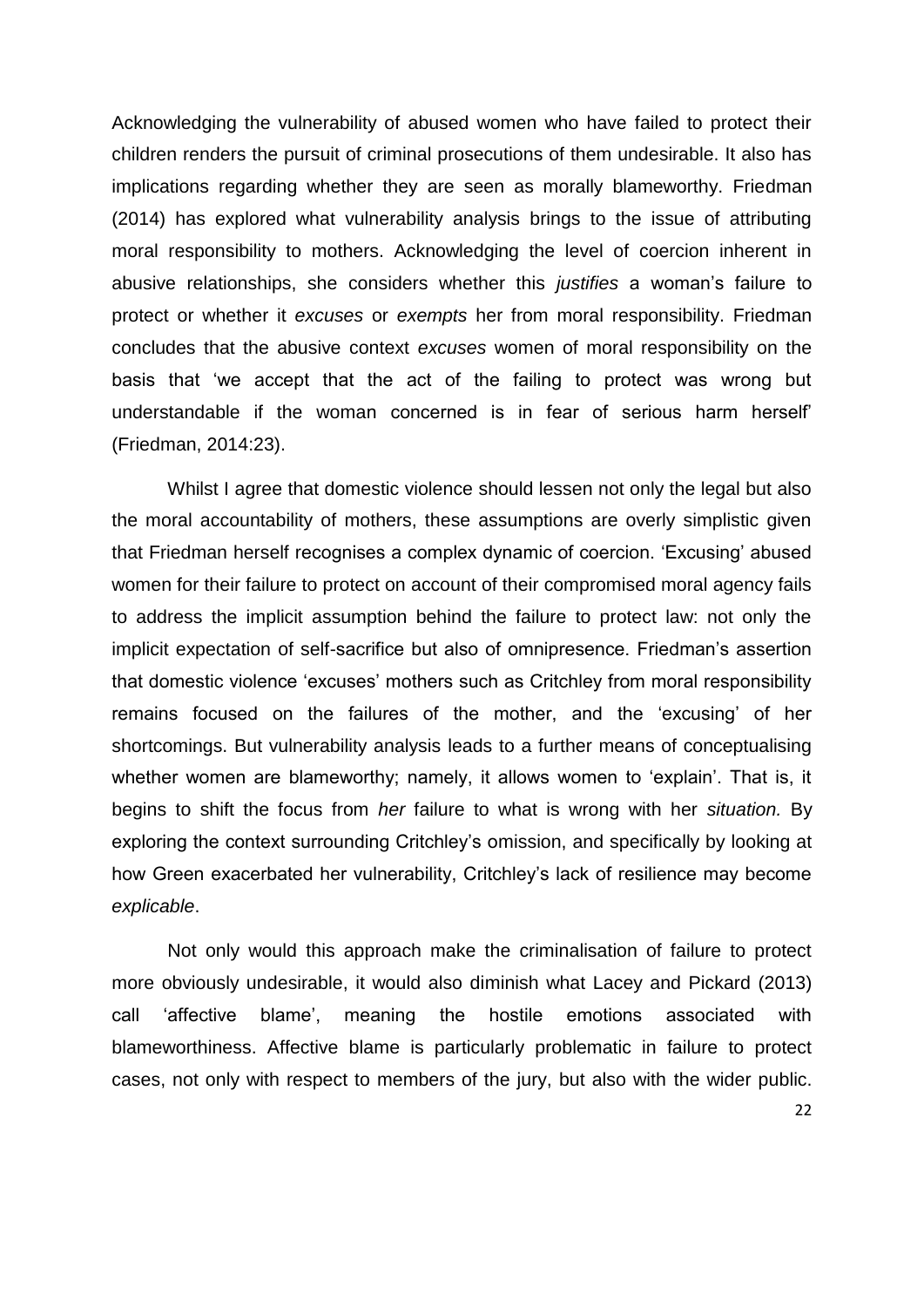For example, women who have been acquitted often have to deal with the hostile reactions of their local communities. This can have tragic consequences, such as in the case of the death of Danah Vince, who committed suicide following her acquittal of the offence of causing or allowing the death of her sixteen week old daughter. This resulted from her being subjected to taunts such as 'baby killer' from members of the general public (BBC, 2015).

## *3. Challenging the denial of female agency; diminishing the power of pathologising gender tropes*

In *Green & Critchley*, a focus on the actions of Green would significantly diminish the power of pathologising tropes, as it would direct attention to Critchley's circumstances, rather than attributing failure to her as a personal, internalised matter. Victim blaming frequently stems from a tendency to scrutinise the behaviour and character of the victim rather than the assailant. By adopting a vulnerability approach, previously 'relevant' factors which encourage victim blaming (such as drug or alcohol consumption or even mode of dress) become irrelevant (CPS 2015; Stanko 1982; Stanko 2014). In the context of failure to protect, this paradigm shift diminishes the power of gender tropes in the courtroom. Under a vulnerability framework, Critchley's alleged promiscuity loses its significance, as the focus shifts to Green's manipulation of the vulnerability of both Lia and her mother. The dichotomies of mad/bad and virgin/whore thereby become irrelevant. Fundamentally, emphasising the *universality* of vulnerability begins the task of unpicking the archaic pairing of femininity with vulnerability and masculinity with invulnerability (Scott, 2014; Clowes, 2013). The feminisation of vulnerability reifies gender stereotypes and perpetuates gendered narratives. These tropes then come to dominate legal discourse and they silence women, deny them agency, and further exacerbate their vulnerability.

By contrast, Rowbotham (2011:115) suggests that the solution is 'for the criminal justice system to develop a conscious awareness of [gender stereotyping]'.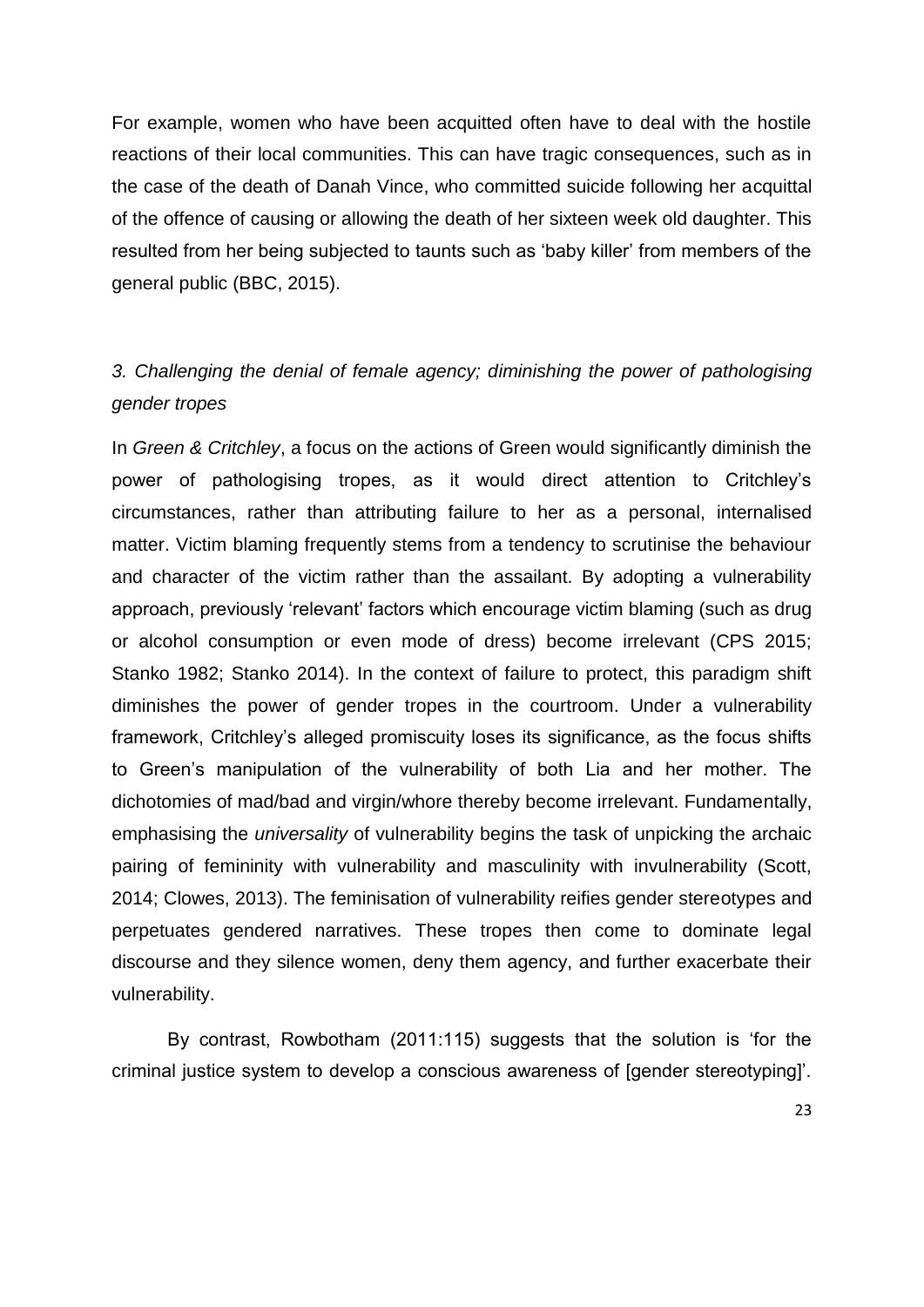She argues that it is theoretically and practically impossible to entirely resist its pull. From my courtroom observation, however, legal professionals appear to be acutely aware of the role which gender (and maternal) stereotyping can play in these cases. Critchley wore a black trouser suit every day of the trial, aside from the day when she was cross-examined. On that occasion, she wore a black pencil skirt and cardigan, leading the Detective Chief Inspector to remark on her 'mumsy' change of dress. Vulnerability theory assists in understanding why this comment was inappropriate. It highlights the need for a cultural shift whereby gender stereotypes are not par for the course and, in turn, will no longer be seen as an inevitable aspect of courtroom rhetoric (Bell and Fox, 1996).

Just as legal professionals seem well aware of the manipulation of gender stereotypes, jurors could be made more aware of this aspect of the current legal process. At present, gendered discourse is so dominant that juries are not adequately equipped to be able to distinguish between the failure to live up to a stereotypical ideal, and the failure to protect from harm. It has been established that, when assessing the credibility of a witness' account, jurors cannot divorce their decision making from their stereotypical preconceptions of the ideal victim. In the context of failure to protect, that is the construction of the ideal mother (Ellison and Munro 2009). Judges also need to be mindful of this in their summing up, because they can affirm or undermine the narratives presented by the prosecution and defence and thereby shape the verdict of the jury (Winter, 2002).

## *From theory to practice; avoiding 'violent protectionism'<sup>11</sup>*

While vulnerability may be theoretically attractive, its transition from theory to practice has proven problematic (Brown, 2014; Kohn, 2014). The word vulnerability is frequently co-opted by governments in order to regulate behaviour which they determine to be undesirable, such as sex work or BDSM (Cowan, 2012; Fitzgerald and Munro, 2012). Furthermore, even well-intentioned state responses to social

**.** 

<sup>11</sup> Murphy, 2012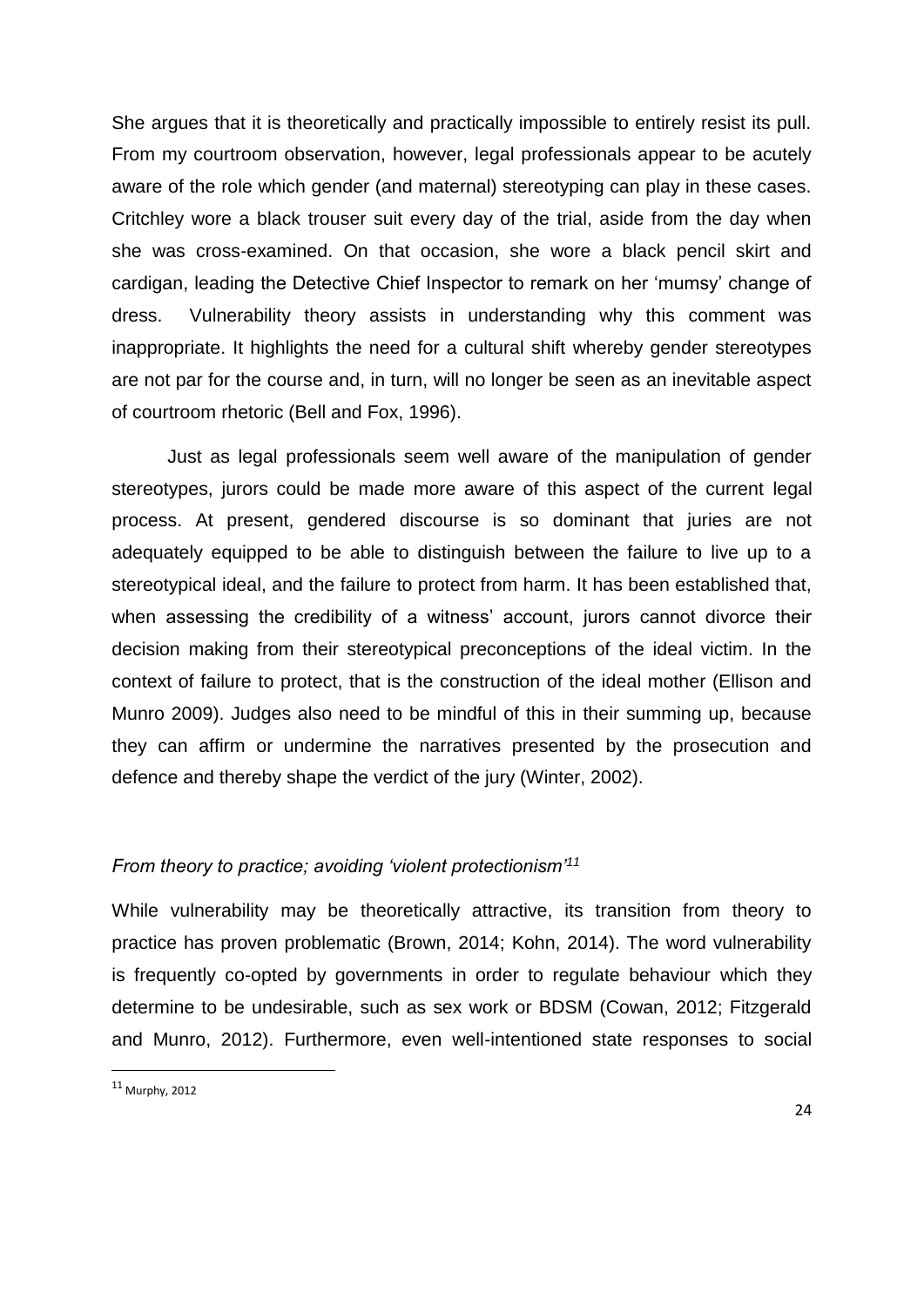issues are usually based on problematic identity based notions of vulnerability which are grounded in the fallacy that vulnerability is something particular, temporary, and capable of being overcome and eradicated. A 'vulnerable group' is identified on the basis of a shared characteristic or status, such as age, race, or social class. Once identified, it is frequently subjected to paternalistic, unwanted, and at times aggressive intervention in a naive attempt to ameliorate the particular group's vulnerability (Murphy, 2012). In the context of failure to protect, children are the vulnerable group whose inevitable vulnerability must be ameliorated. However, s 5 is pathogenic as the substance and discourse surrounding the offence creates and exacerbates the vulnerabilities of the children's abused mothers (Mackenzie et al. 2014:9).

Furthermore, identity based constructs of vulnerability lend themselves to 'othering'. That is, they perpetuate the dichotomies from which gendered tropes flourish (male/female; mother/child; good/bad mother). Ignoring the relationality between men and women, and between mothers and their children, exacerbates vulnerability (Todres, 2009). Denying the interconnectedness between abused mothers and their children increases 'maternal alienation' (Morris, 1999). Motherhood and domestic violence are both potentially isolating experiences and a combination of the two means that women are unlikely to seek support. They are thus more likely to remain in abusive relationships, which may culminate in the sort of tragedy which this article has documented, where the abuser suddenly vents his anger or frustration on the child, rather than the mother.

Fineman challenges the conventional construct of vulnerability as an undesirable and avoidable characteristic or status of the individual. Instead, she emphasises its universality and inevitability (see also Naffine, 2003). In order to avoid paternalism, vulnerability theory must remain relational as well as context driven, rather than status based. Like resilience, vulnerability depends upon constellations of external factors (such as our relationships and our environment). It is not attributable to a particular characteristic, such as age, race or class. A relational approach not only takes into account systemic inequalities in the wider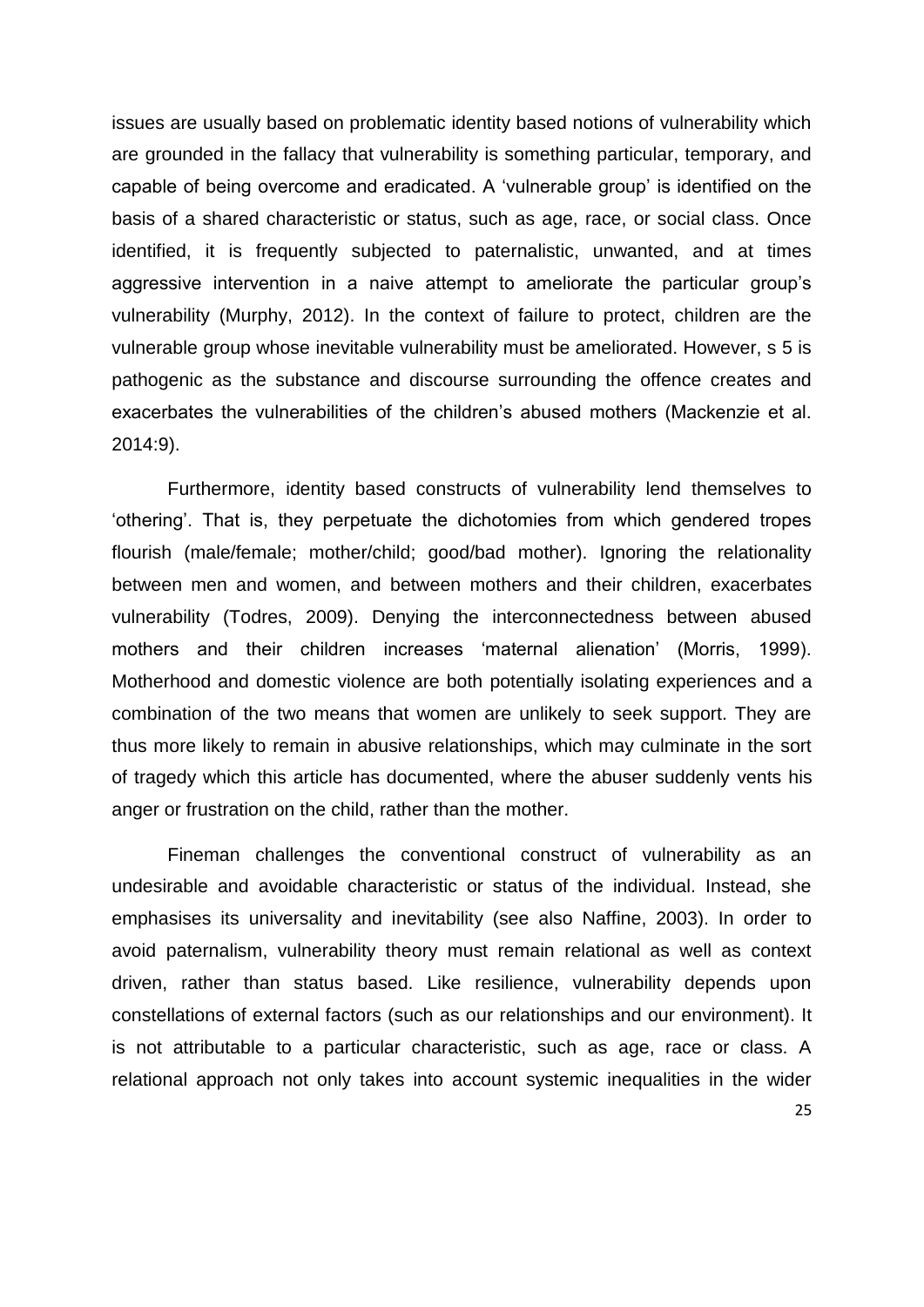society, but it also examines inequality within personal relationships (Kabeer, 2014). By recognising that our vulnerability and resilience are dependent on those around us (Goodin, 1986), we can build a 'reconceptualised relationship between the self and other' (Boon, 2013). A relational vulnerability approach shifts attention to how the abuse which has been suffered has compromised the resilience of both mother and child, ensuring that the interests of children are no longer seen as oppositional to, or disconnected from, the interests of their abused mothers (Lapierre, 2008; Herring, 2007).

Problematic interventions are often the result of well intentioned attempts to completely ameliorate vulnerability. This stems from the misconception that the opposite of vulnerability is invulnerability. But the eradication of vulnerability is an unachievable aim. Whilst our vulnerabilities may change in nature and extent over our lifetime, we can never become completely invulnerable. Consequently, when used in a reactionary way, such projects almost always descend into paternalistic interventions aimed at identity based constructs (Kohn, 2014; Herring 2012). Fineman makes an important distinction here between ameliorating vulnerability and building resilience. As vulnerability is universal and inevitable, it cannot be escaped. Resilience, however, can be bolstered (2008;10). If we accept that the opposite of vulnerability is resilience, then the focus of social policy becomes fostering resilience, rather than seeking to reduce the vulnerabilities of any particular group.

Fineman's theory avoids the individualisation and privatisation of responsibility (which currently underpins the law on failure to protect) by shifting our attention to the important role that the policies of the state should play in building the resilience of its citizens (Fineman, 2008; Ramsay, 2013). She criticises the way in which, within capitalist societies, the market is now dominant and the role of the state has been diminished. Concerns over privacy detract from the state's important function in empowering its citizens. Fineman calls for a more responsive, non-authoritarian state, which takes power back from the market and recognises its own role in fostering resilience (Fineman, 2008).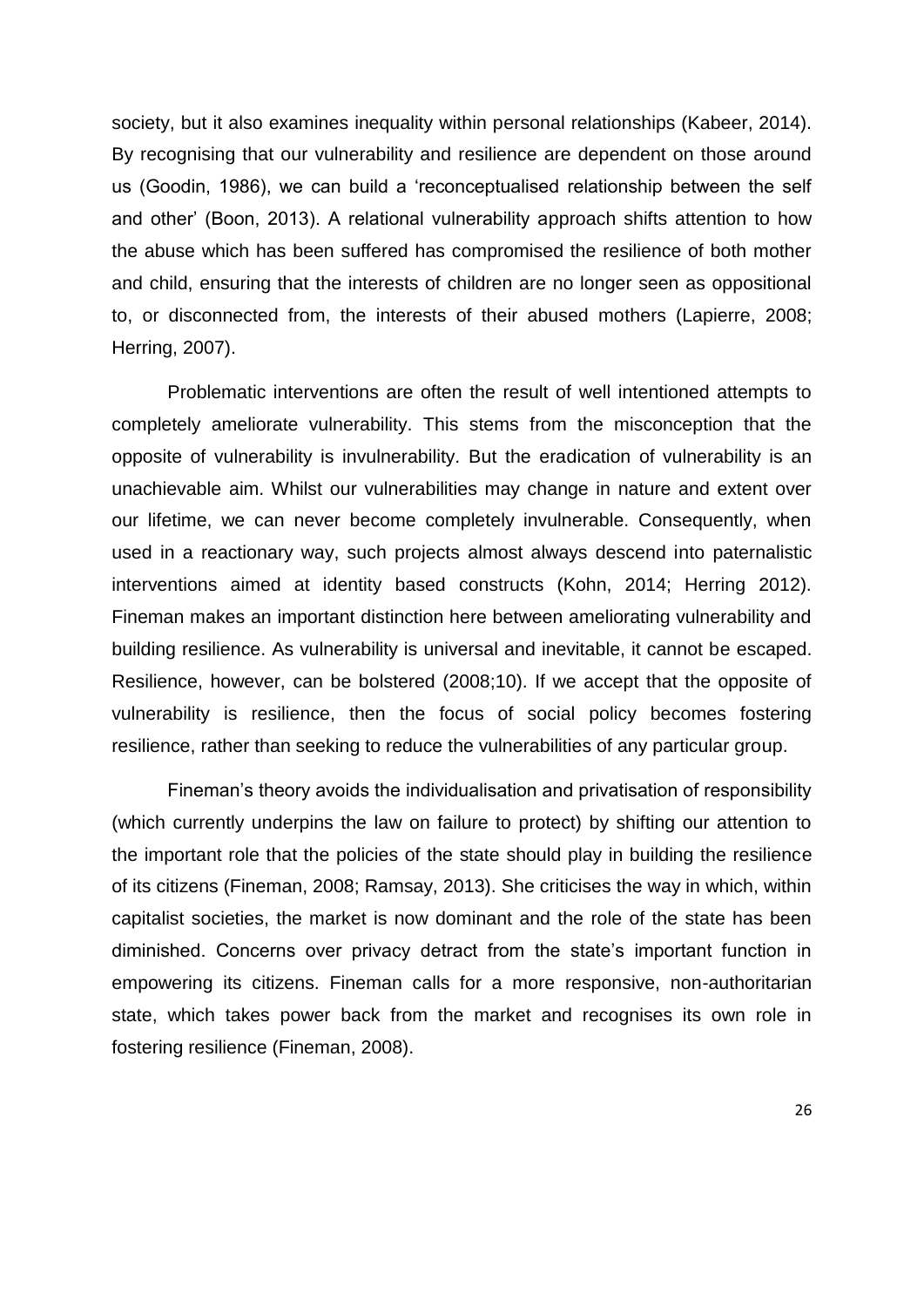Applying this analysis, we can conclude that failure to protect provisions can never completely ameliorate the inevitable vulnerability of children, as vulnerability is both universal and unavoidable. However, state initiatives that help to build resilience in women and children are currently being cut as they are no longer a government priority. For example, 'Sure Start' centres build resilience by offering support to both parents and children. Whilst the number of families using these services has grown steadily year on year (with over one million children and families currently using 'Sure Start' centres in the UK (4Children, 2015)), funds have been cut annually since 2012. This has led to the closure of hundreds of centres, and shorter opening hours for those that remain combined with a reduction in services (particularly domestic violence support). At best, this policy development is ill conceived; at worst, it reflects the state's attempt to ensure that vulnerability is understood as a private issue, rather than as a public concern.

Criminalising mothers for failing to protect their children makes it clear that the vulnerability of children is the responsibility of mothers, and thereby limits the state's responsibility for the protection of women and children (Herring, 2007). Furthermore, it can be argued that, in this context, particular vulnerability is criminalised in order to protect vulnerable institutions (Fineman, 2010:37). For example, the criminal justice system and child protection services today can both be considered vulnerable, given that they are overburdened and under-resourced. As institutions, they are only sustainable if the majority of the population abide by the law and do not need to call upon family support.

#### **Conclusions**

In this article, I have argued that identity based constructs of vulnerability and glorified notions of motherhood have led to the adoption of failure to protect laws. These create, perpetuate and exacerbate the condition of vulnerability, rather than fostering resilience. Although children undoubtedly are vulnerable, this does not justify the imposition of a regime which punishes victims of domestic abuse. The offence of failure to protect is pathogenic in that it manipulates and exacerbates the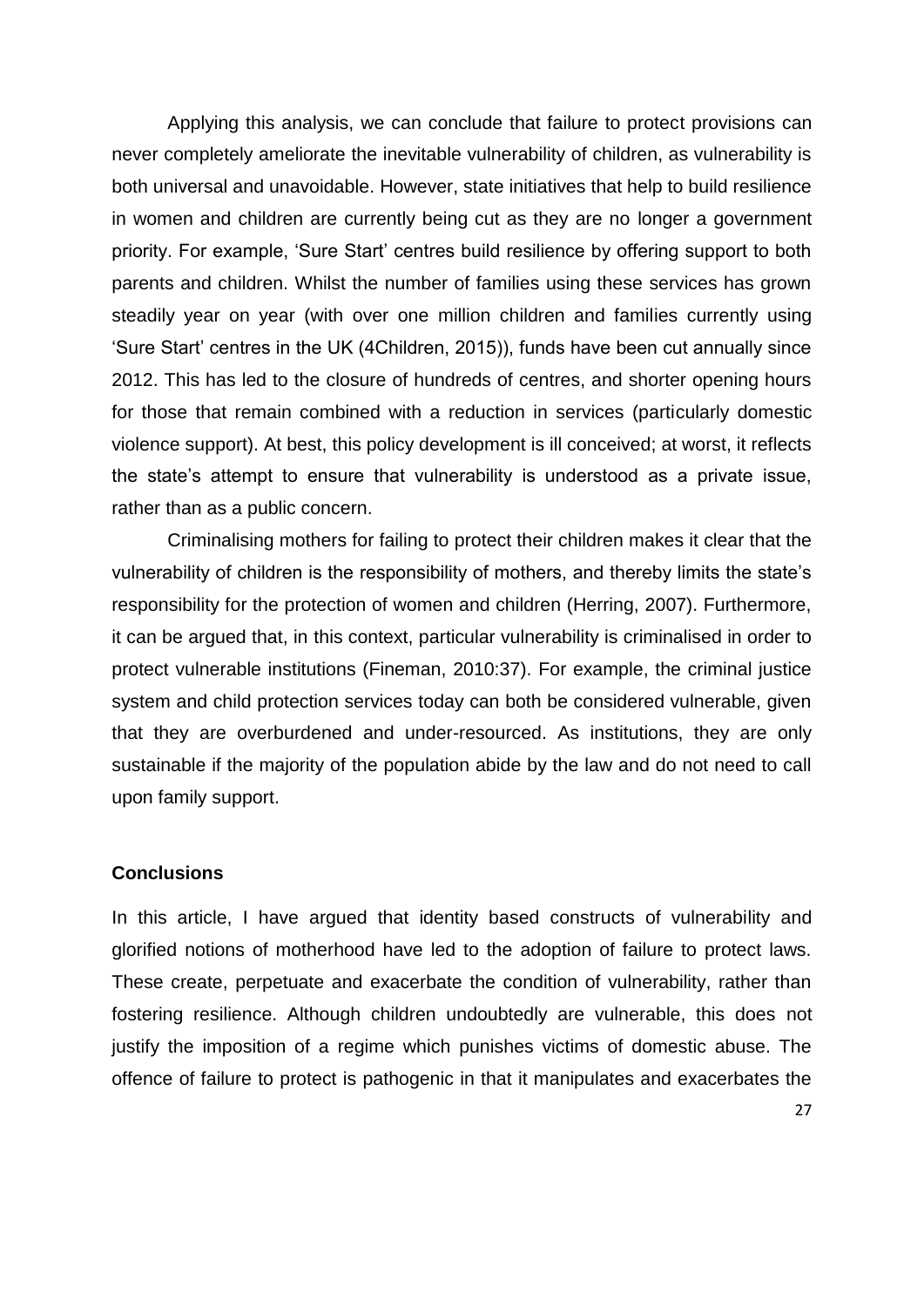vulnerability of abused mothers who are charged with this crime. The law embodies the opposite of Fineman's call for a non-authoritarian responsive state which strives to empower its citizens. Instead, the current approach is punitive and coercive. In short, the law should not apply where there is evidence of domestic violence towards the defendant. Women who have lost their children at the hands of their partners should be able to disclose their experiences of domestic abuse without fear that this will be used against them to prove their failure to protect in law.

Charging mothers with this offence risks further ruining the lives of women who are themselves victims of abuse. Even if acquitted, a woman may be prevented from regaining custody of any surviving children, gaining custody of any future children,<sup>12</sup> or being able to work with children. The discourse surrounding failure to protect is also problematic because it illustrates law's continued reliance on antiquated tropes which deny women's agency. It creates the impression that their failure is a result of something inherently wrong with *them* rather than something wrong with the context in which they were attempting to parent. Damaging tropes of femininity, maternity and victimhood all converge in these cases, rendering the circumstances of the omission irrelevant. A failure to meet a glorified standard of motherhood should not be synonymous with a failure to protect in law. It is not a justification for criminalising vulnerability.

A shift towards a more nuanced approach, which takes account of parties' relational vulnerability, focuses on the party who has exacerbated or manipulated the vulnerability of both mother and child. This reduces the likelihood of legal culpability for abused mothers by rendering prosecution undesirable. Furthermore, a more holistic approach which takes into account the circumstances in which women were attempting to parent helps to explain their actions and omissions, lessening the moral blame attributed to them. In allowing mothers such as Critchley to disclose the abuse they have suffered, women's actions and omissions are afforded context. This creates space for sympathetic reactions and lessens the reliance on gendered tropes. By deconstructing the gendered nature of vulnerability and resilience, this

**.** 

<sup>12</sup> *Re J (Children)* [2013] UKSC 9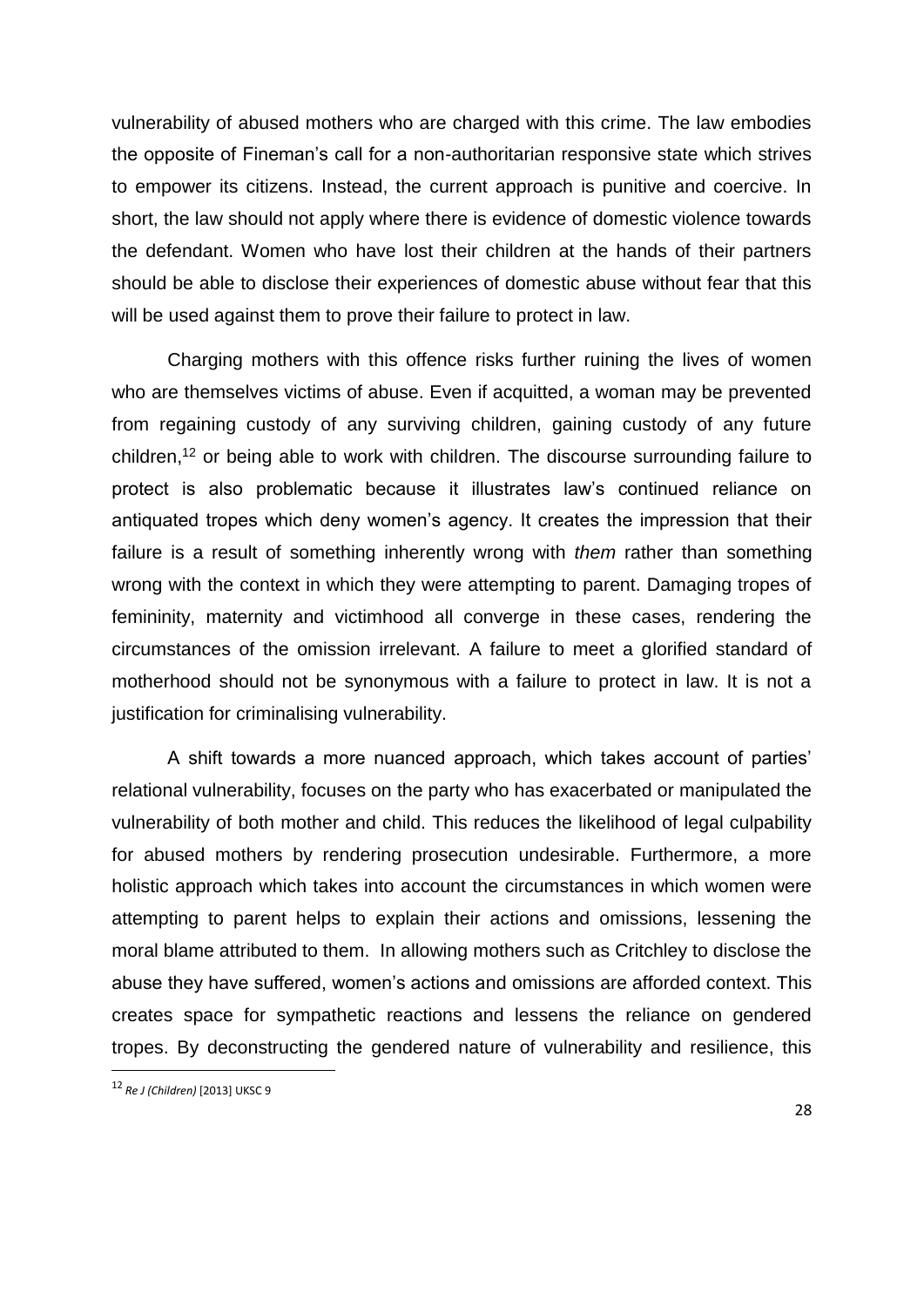approach also destabilises the cornerstone of criminal law, namely, the invulnerable male legal subject. Furthermore, this shift challenges traditional constructs of femininity and this may lead to discursive gains for women, not just in failure to protect cases, but with respect to the woman (and mother) of legal discourse more generally.

## **Acknowledgments**

I am extremely grateful to Marie Fox, Carlo Panara, Anita Ellis and the two anonymous reviewers for their very helpful and insightful comments on earlier drafts of this paper.

## **References**

Allen H (1987) *Justice Unbalanced: Gender, Psychiatry and Judicial Decisions*, Milton Keynes: Open University Press

Anderson J (2014) Autonomy and Vulnerability Entwined. In Mackenzie C, Rogers W and Dodds S (eds) (2014) *Vulnerability: New Essays in Ethics and Feminist Philosophy.* New York: Oxford University Press, pp.134-162.

Armstrong I (1999) Women and their 'uncontrollable impulses': The medicalisation of women's crime and differential gender sentencing *Psychiatry, Psychology and Law*  6(1): 66-77

Badinter E. (1980) *The Myth of Motherhood: An Historical View of the Maternal Instinct.* Paris: Souvenir Press.

Ballinger A (2012) A Muted Voice from the Past: The 'Silent Silencing' of Ruth Ellis. *Social and Legal Studies*: 445-467.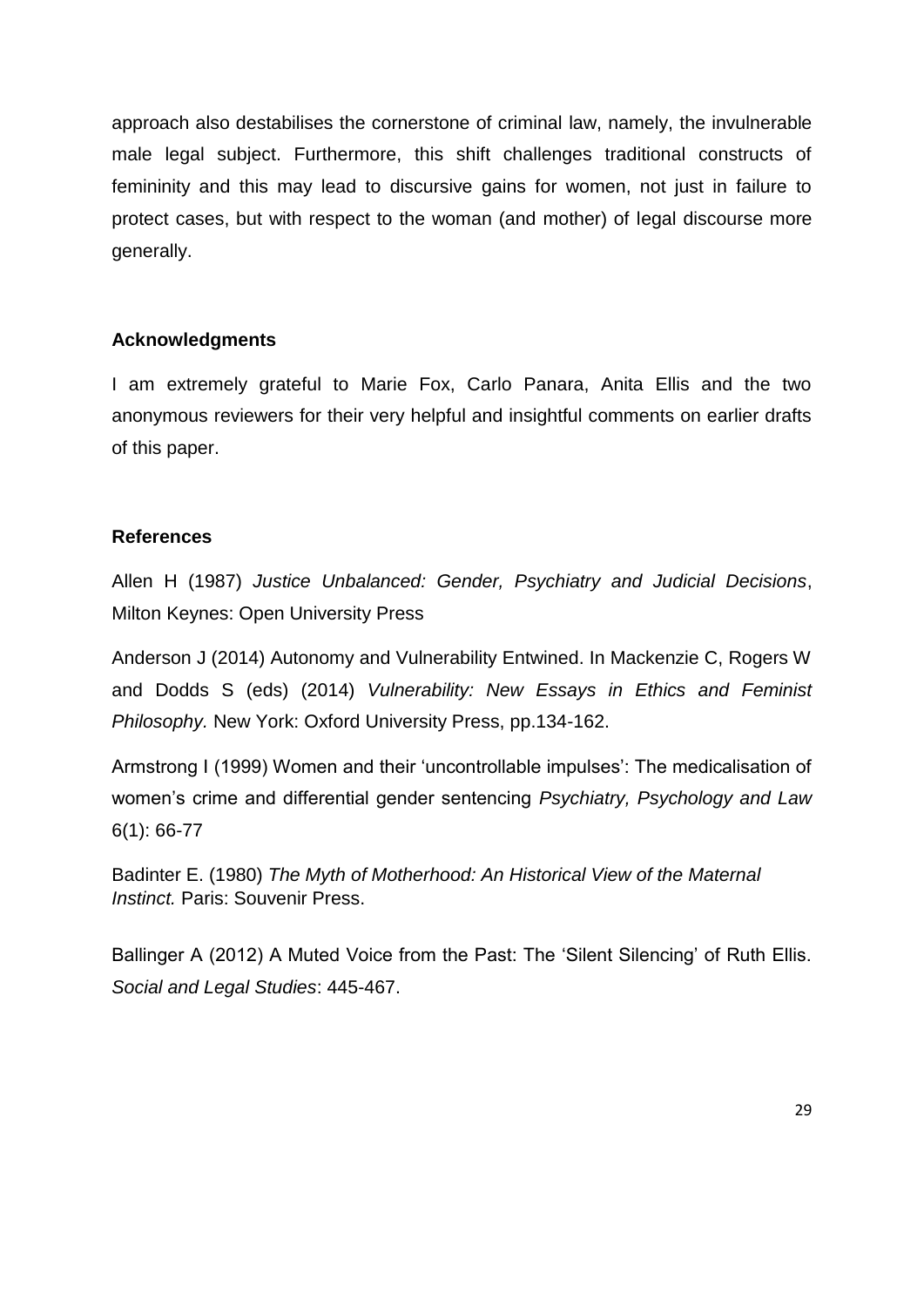Ballinger A (2007) Masculinity In The Dock: Legal Responses to Male Violence and Female Retaliation in England and Wales 1900-1965 *Social and Legal Studies* 16 (4): 459-481.

BBC News (2015) Danah Vince suicide verdict after 'taunts' by Bristol community. *BBC News* 18th May

Bell C and Fox M (1996) Telling Stories of Women who Kill. *Social and Legal Studies*  5(4): 471-494

Boon S (2013) Vulnerability, Longing and Stigma in Helene Cixious's The Day I Wasn't There *Substance* 42(3): 85-104.

Brown K (2014) Questioning the Vulnerability Zeitgeist: Care and Control Practices with 'Vulnerable' Young People *Social Policy and Society 13(3): 371-387*

Cain R (2016) 'Just what sort of mother are you?' Neoliberal guilt and privatised maternal responsibility in twenty first century domestic crime fiction. In Garrett R Jensen T and Voela A (eds) *We need to talk about family: Essays on the family, (popular) culture and neoliberalism.* Newcastle Upon Tyne: Cambridge Scholars

Carlen P and Worrall A (eds) (1987) *Gender Crime and Justice.* Milton Keynes: Open University Press.

Clowes L (2013) The limits of discourse: Masculinity as vulnerability *Agenda: Empowering women for gender equity* 27(1): 12-19

Coates L Wade A (2004) Telling it like it isn't: obscuring perpetrator responsibility for violent crime Discourse and Society 15(5):3-30

Cowan S (2012) To buy or not to buy? Vulnerability and the criminalisation of commercial BDSM. *Feminist Legal Studies* 20 (3): 263-279. Crown Prosecution Service (2015) Joint CPS and Police action plan on rape, April, http://www.cps.gov.uk/publications/equality/vaw/rape\_action\_plan\_april\_2015.pdf

Cunliffe E (2011) *Murder, Medicine and Motherhood.* Cornwall: Hart Publishing.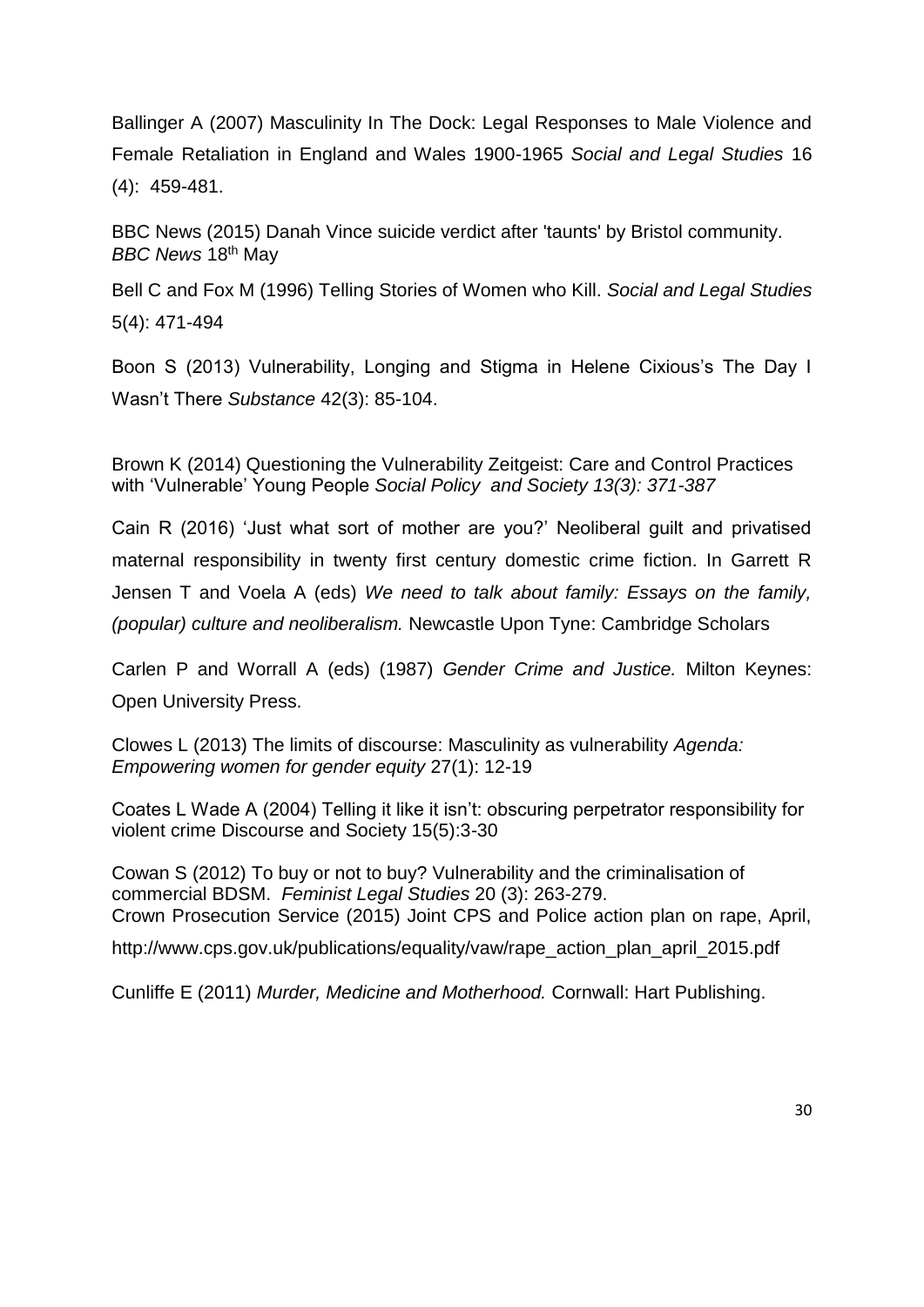Dodds S (2014) Dependence, Care and Vulnerability. In Mackenzie C, Rogers W and Dodds S (eds) (2014) *Vulnerability: New Essays in Ethics and Feminist Philosophy.* New York: Oxford University Press, pp181-204.

Ellison L and Munro V (2009) Reacting to Rape: Exploring Mock Jurors' Assessments of Complaint Credibility. *British Journal of Criminology* 49 202- 219.

Evans K (2012) Media Representations of Male and Female 'Co-Offending': How female offenders are portrayed in comparison to their male counterparts. *Internet Journal of Criminology* (accessed January 2014)

Fineman M and Karpin I (eds) (1995) *Mothers In Law* New York :Columbia University Press.

Fineman M and Mykitiuk R (eds) (1995) *The Public Nature of Private Violence* New York: Routledge

Fineman M (1995) Masking Dependency: The Political Role of Family Rhetoric. *Virginia Law Review* 81 2181-2215.

Fineman M (2000) Cracking the foundational myths: Independence, autonomy and self-sufficiency. *American University Journal of Gender, Social Policy and Law* 8 (12): 12-29.

Fineman M (2008) The vulnerable subject: Anchoring equality in the human condition. *Yale Journal of Law and Feminism* 20(1): 1-23.

Fineman M (2010) The vulnerable subject and the responsive state. *Emory Law Journal* 60(2): 251-275.

Fugate J (2001) Who's Failing Whom? A Critical Look at Failure to Protect Laws. *New York University Law Review* 67: 272-308.

FitzGerald S and Munro V (2012) Sex Work And The Regulation Of Vulnerability(ies): Introduction. *Feminist Legal Studies* 20 (3): 183-188.

Freidman M (2014) Moral Responsibility for Coerced Wrongdoing: The Case of Abused Women Who "Fail To Protect" Their Children. In Mackenzie C, Rogers W and Dodds S (eds) (2014) *Vulnerability: New Essays in Ethics and Feminist Philosophy.* New York: Oxford University Press, pp.222-242.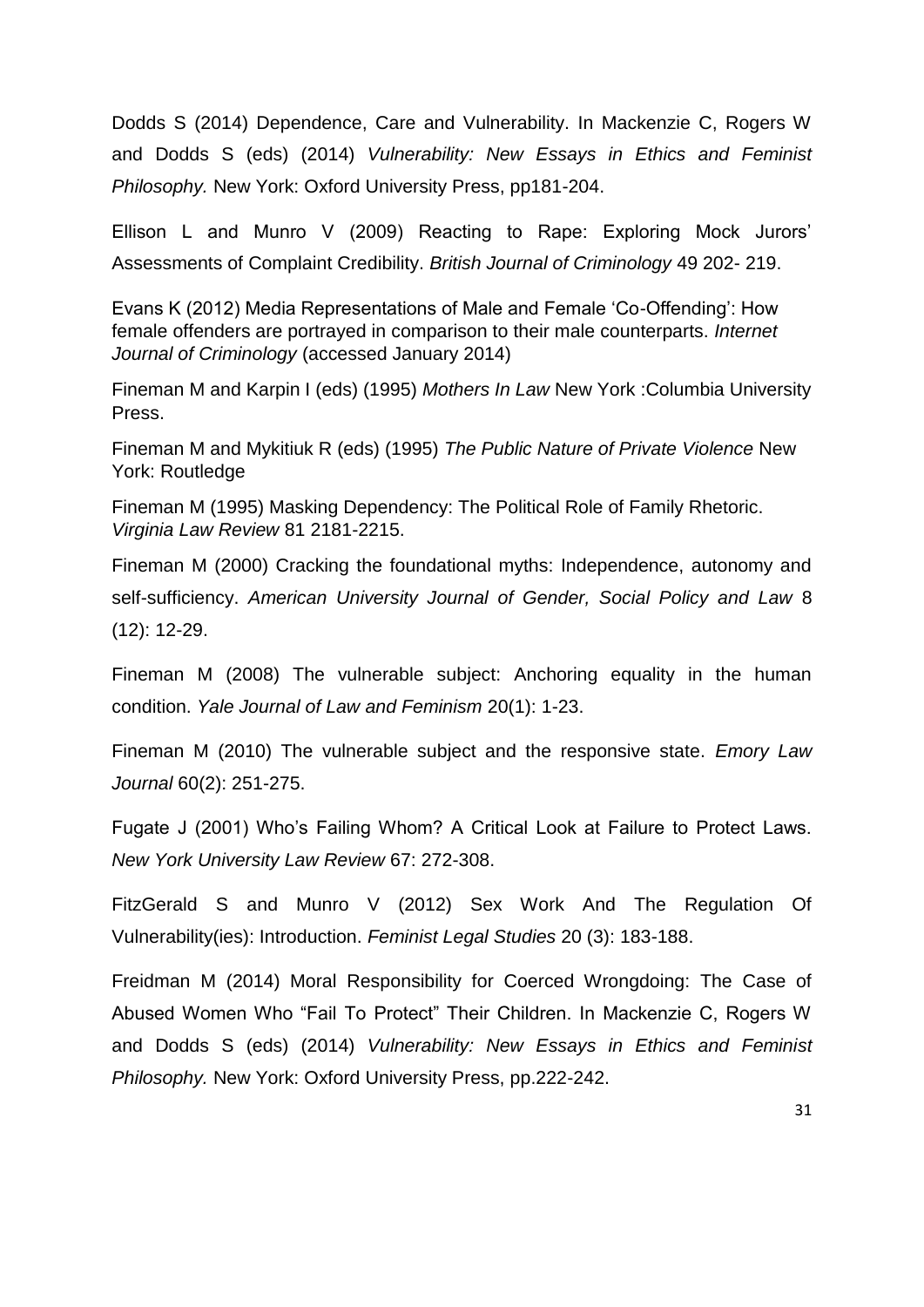Goc N (2007) Monstrous Mothers and the media*.* In Scott N (2007) *Monsters and the Monstrous: Myths and Metaphors of Enduring Evil.* New York: Rodopi, pp. 149-165.

Herring J (2012) Vulnerability, Children and the Law In Freeman M (2012) *Law and Childhood Studies; Contemporary Issues* Oxford: OUP

Herring J (2008) Mum's not the Word: An Analysis of Section 5, Domestic Violence,

Crime and Victims Act (2004). In Cunningham S and Clarkson C (2008) *Criminal Liability for Non Aggressive Death* London: Ashgate.

Herring J (2007) Familial homicide, failure to protect and domestic violence: who's the victim? *Criminal Law Review* December: 923-933.

House of Common Library (2014) Calls for Reform on Child Neglect. Report, UK June.

Jacobs M (1998) Requiring Battered Women Die: Murder Liability For Mothers Under Failure To Protect Statutes. *The Journal of Criminal Law and Criminology*: 88 (2): 579-660.

Kabeer N (2014) Violence against Women as 'Relational' Vulnerability: Engendering the Sustainable Human Development Agenda UNDP Human Development Report Office. Occasional paper.

Kittay E (1999) *Love's Labour: Essays on Women, Equality and Dependency* New York: New York.

Kohn N (2014) Vulnerability Theory and the Role of Government. *Yale Journal of Law and Feminism* (26:1): 1-27.

Lacey N and Pickard H (2013) From the Consulting Room to the Court Room? Taking the Clinical Model of Responsibility Without Blame into the Legal Realm. *Oxford Journal of Legal Studies* November (29): 1-29.

Laughlin O (2012) A&E Database of Children: Useful Safeguard or Invasion of Privacy? The Guardian, 27<sup>th</sup> December.

Law Commission (2003) Children: Their Non Their Non-Accidental Death or Serious

Injury (Criminal Trials). Law Commission A Consultative Report No.279, UK, April.

Law Commission (2003) Children: Their Non-Accidental Death Or Serious Injury (Criminal Trials). Law Commission Report No.282, UK, September.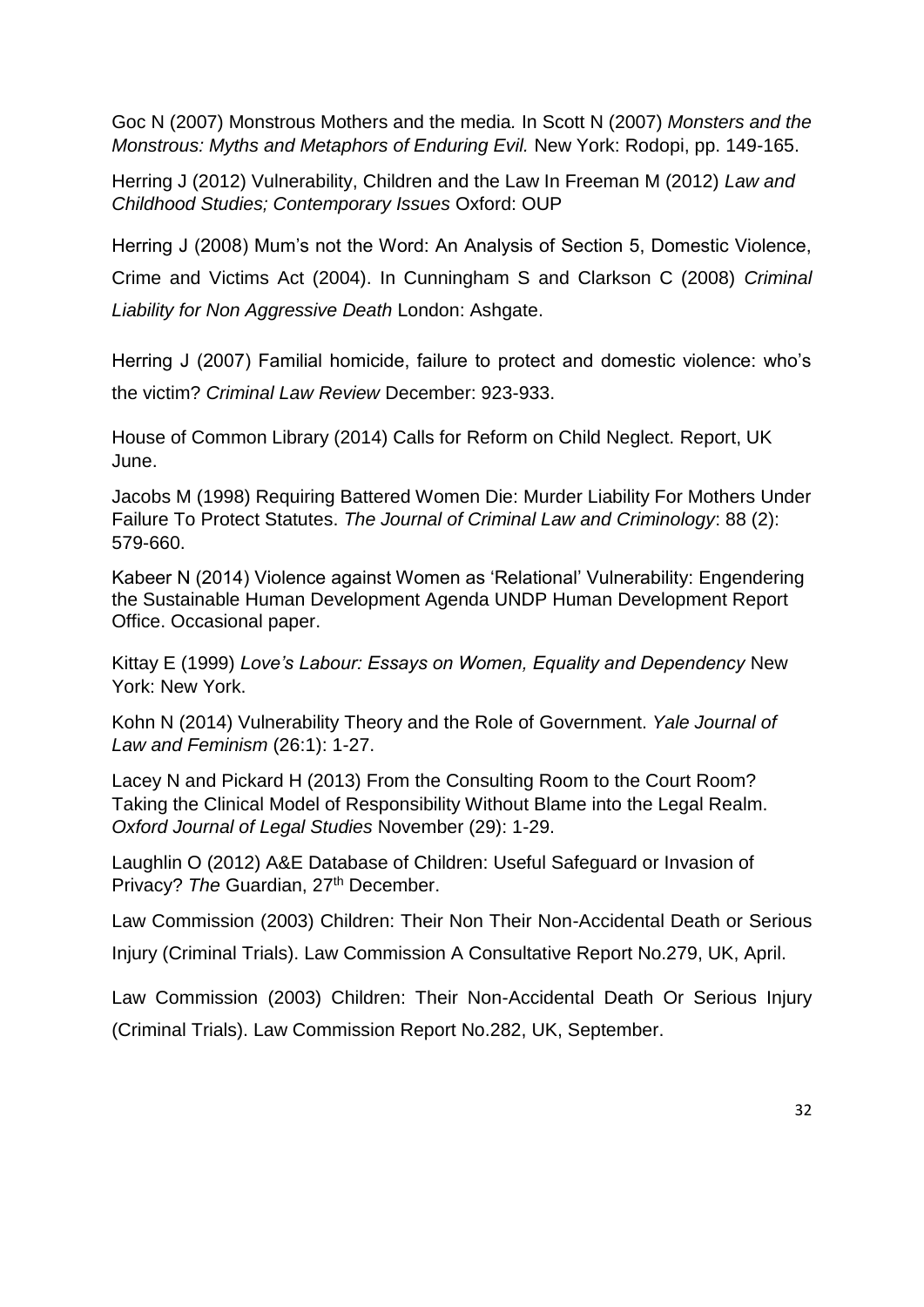Mackenzie C, Rogers W and Dodds S (eds) (2014) *Vulnerability: New Essays in Ethics and Feminist Philosophy.* New York: Oxford University Press.

Mahoney M (1991) Legal images of Battered Women: Redefining the Issue of Separation. *Michigan Law Review* 90 (1): 1-94.

Marshall H and Woollett A (2000) 'Fit to Reproduce? The Regulative Roles of Pregnancy Texts. *Feminism and Psychology* 10(3): 351-366.

Morrissey B (2003) Women who kill: Questions of Agency and Subjectivity

Mullin A (2014) Children, Vulnerability and Emotional harm. In Mackenzie C, Rogers W and Dodds S (eds) (2014) *Vulnerability: New Essays in Ethics and Feminist Philosophy.* New York: Oxford University Press, pp. 266-287.

Murphy A (2012) *Violence and the Philosophical Imaginary* Albany, State University of New York Press.

Nadler J (2012) Blaming as a social process: The influence of character and moral emotion on blame. *Law and Contemporary Problems* 75(1): 1-31.

Naffine N (2003) Who are law's persons? From Cheshire cats to responsible subjects, *The Modern Law Review* 66(3):346-67.

Nicolson D (1995) Telling Tales: Gender Discrimination, Gender Construction and Battered Women Who Kill. *Feminist Legal Studies* 3(2): 185-206.

NSPCC (2003) Which of you did it? Problems of achieving criminal convictions when a child dies or is seriously injured by parents or carers. Report, UK, December.

Panko L (1996) Legal Backlash: The Expanding Liability of Women Who Fail to Protect Their Children from Their Male Counter Parts Abuse. *Hastings Women's Law Journal* 6(1): 67-92.

Piper C (2013) Neglect neglected in the Crime and Courts Act. *Family Law Journal*  722.

Rowbotham J (2011) The Gendered Dock: reflections on the impact of gender stereotyping in the criminal justice system. In Jones J, Grear A, Fenton R and Stevenson K (eds) (2011) *Gender, sexualities and the law.* Abingdon: Routledge.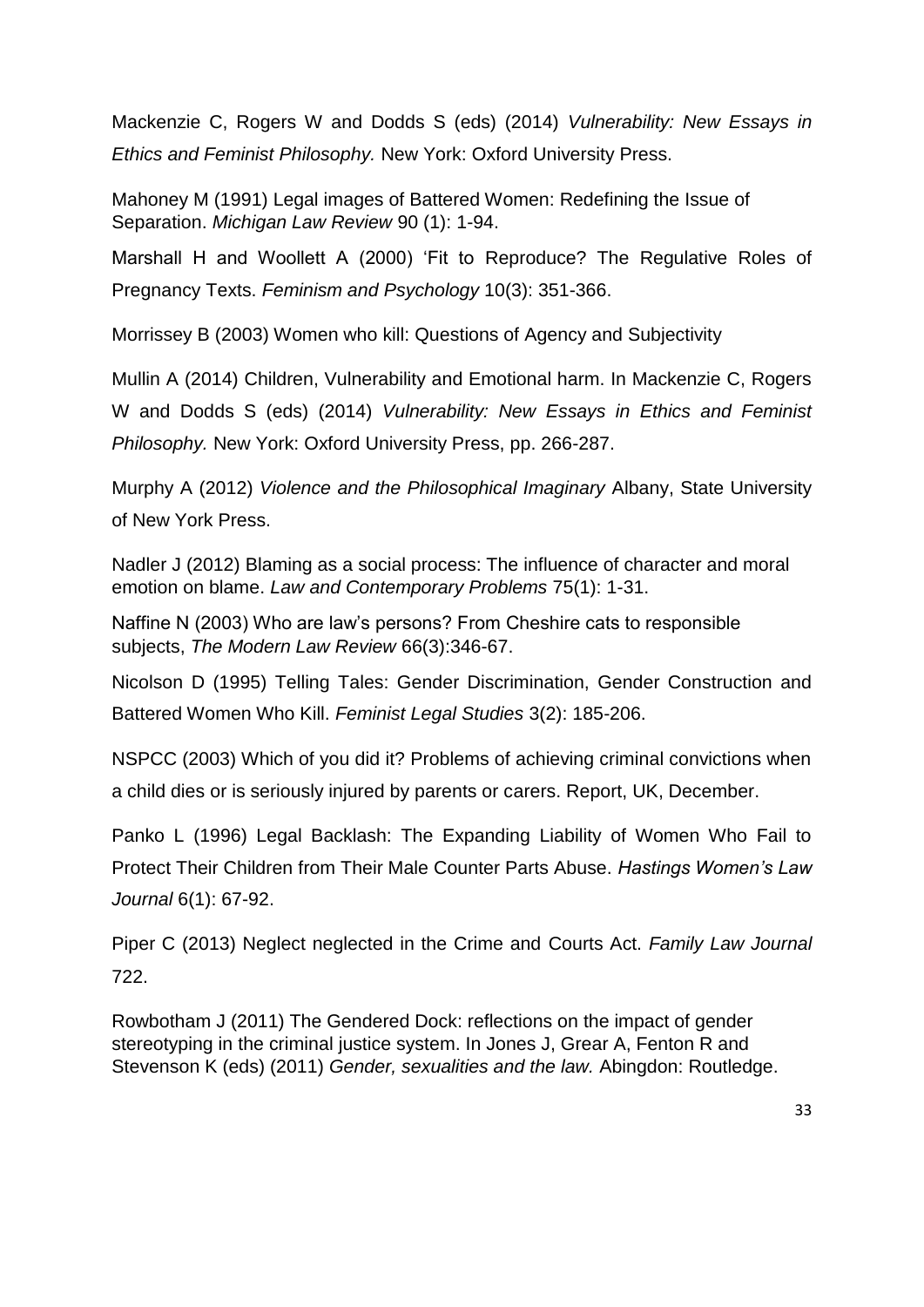Saunders C (2012) The truth, the half truth and nothing like the truth. *Critical Journal of Criminology* (52): 1152-1171

Scheerhout J (2014) Rio Smedley's death could not have been prevented but officers failed in their duty, says police watchdog. *Manchester Evening News*, 19th March.

Scott J (2014) Illuminating the Vulnerability of Hegemonic Masculinity through a Performance Analysis of Physically Disabled men's Personal Narratives *Disability Studies Quarterly* 34(1)

Seal L (2010) *Women, Murder and Femininity: Gender Representations of Women Who Kill.* Chippenham: Palgrave Macmillan.

Shildrick M (1997) *Leaky Bodies and Boundaries: Feminism, postmodernism and (bio) ethics*. London: Routledge.

Silva E (ed) (1996) Good Enough Mothering? Feminist Perspectives on Lone Motherhood. London: Routledge.

Smart C (1977) *Women, Crime and Criminology.* London: Routledge.

Smart C (1992) The Woman of legal Discourse *Social and Legal Studies (1): 29-44*

Stanko E (1982) The Impact of Victims Assessment on Prosecutors' Screening of Decisions: the case of the New York County District Attorney's Office *Law and Society Review (16): 225- 241*

Stanko B (2014) in Orr D (2014) A new way of investigating rape could transform attitudes to sex crime. The Guardian, March 8<sup>th</sup>.

Stychin C (2012) The vulnerable subject of negligence law. *International Journal of Law in Context* (83): 337-353

Todres J (2009) Law, Otherness and Human Trafficking, *Santa Clara Law Review*  49:603-672.

Tseelon E (1995) *The Masque of Femininity.* London: Sage Publishing

Wake N (2012) Loss of Control beyond Sexual Infidelity: *R* v *Clinton (Jon-Jacques)* [2012] EWCA Crim 2.*The Journal of Criminal Law* 76: 193-197.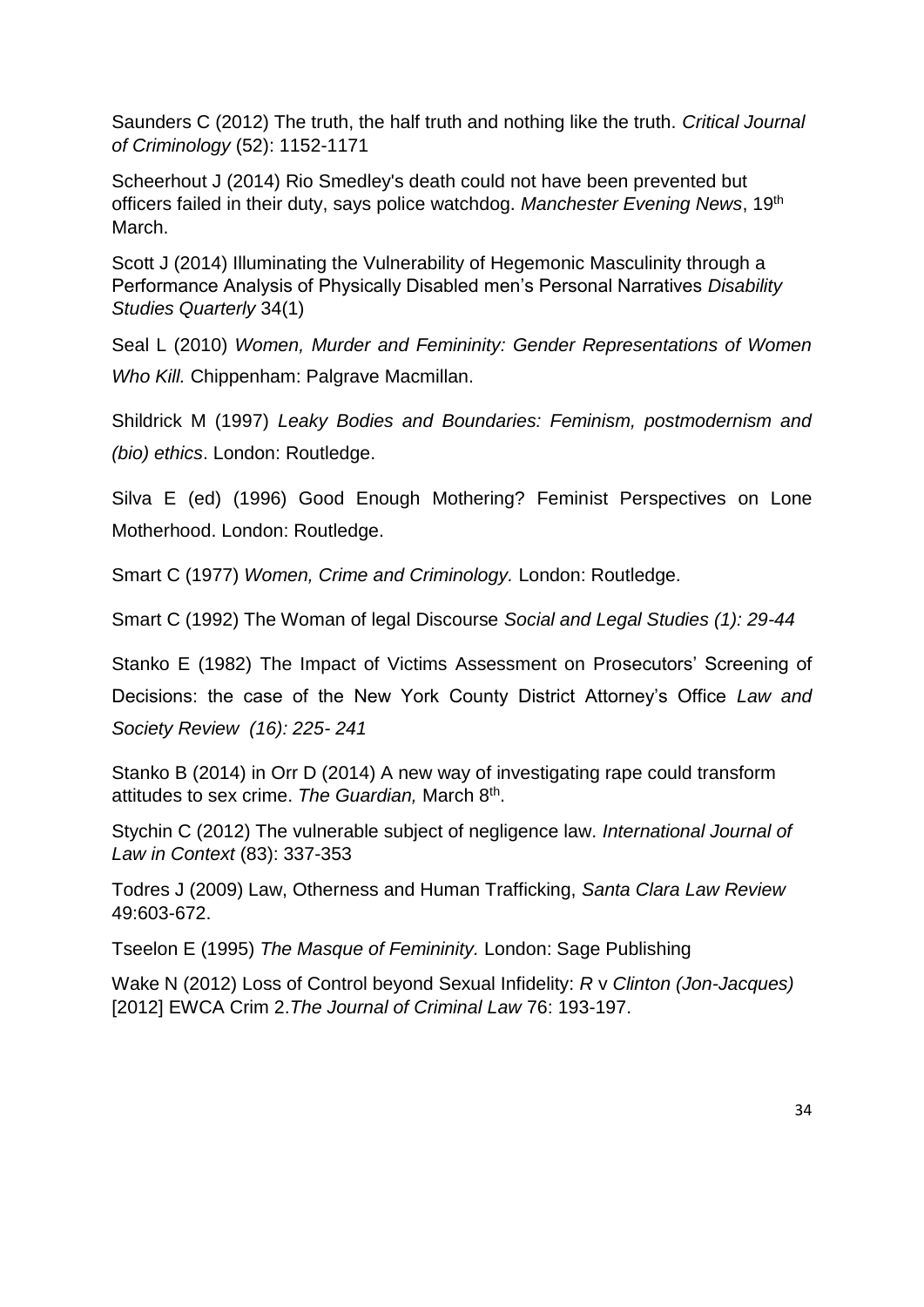Wallbank J (1998) Castigating mothers: The judicial response to 'wilful' women in disputes over paternal contact in English law, *Journal of Social Welfare and Family Law* 20(4): 357-376.

Walker M (1998) *Moral Understandings: A feminist study in ethics*. New York: Routledge.

Walklate S (2001) *Gender, Crime and Criminal Justice* Collompton: Willan

Weait M (2007) 'On being responsible' In Munro V Stychin C (eds) *Sexuality and the Law: Feminist Engagements* Abingdon: Routledge-Cavendish.

Weare S (2013) "The Mad", "The Bad", "The Victim": Gendered Constructions of Women who Kill within the Criminal Justice System. *Laws* 2(3): 337-361.

Wells C (2004) The Impact of Feminist Thinking on Criminal Law and Justice: Contradiction, Complexity, Conviction and Connection. *Criminal Law Review*: 503- 515.

White et al. (2014) 'Cinderella law' proposals are unhelpful and draconian. *The Conversation* (Online) April 2nd .

Wiest J and Duffy M (2013) The impact of gender roles on verdicts and sentences in cases of filicide. *Criminal Justice Studies: A Critical Journal of Law, Crime and Society* 26 (3)347-365.

Winter J (2002) The Truth Will Out? The Role of Judicial Advocacy and Gender in Verdict Construction. *Social and Legal Studies* 11(3): 343-367.

4 Children (2015) Children's Centre Census 2015

## **Cases**

*R v Folbigg* [2003] NSWSC 895

*R v Green & Critchley* (Unreported, 2013) (Crown Ct (Preston Crown Court))

*R v Lane & Lane* (1986) (1986) 82 Cr App R 5

*R v Lewis (Rebecca)* (Unreported, 2006) (Crown Ct (Swansea))

*R v Mujuru* [2007] EWCA Crim 1249